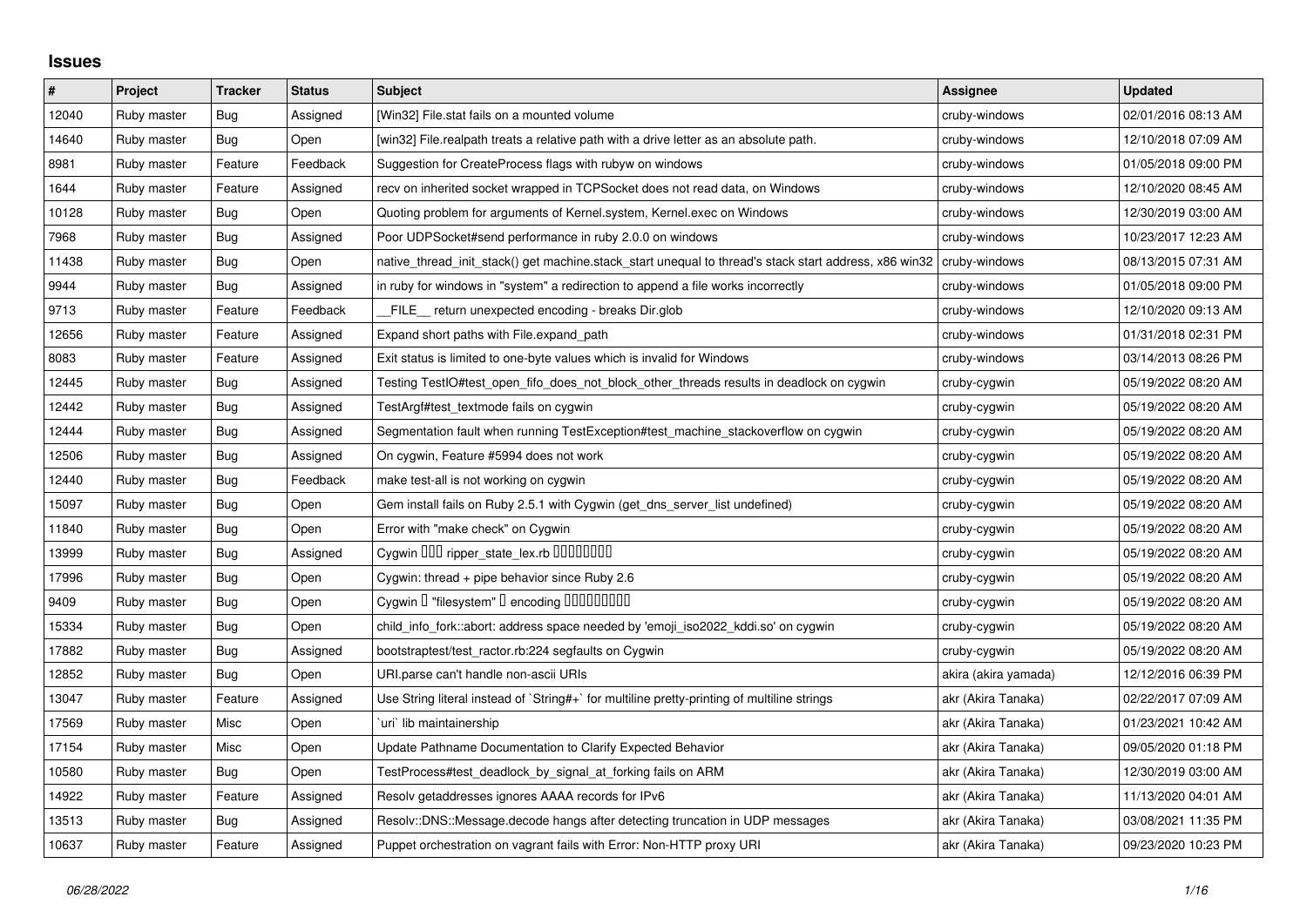| $\vert$ # | Project     | <b>Tracker</b> | <b>Status</b> | <b>Subject</b>                                                                     | Assignee                            | <b>Updated</b>      |
|-----------|-------------|----------------|---------------|------------------------------------------------------------------------------------|-------------------------------------|---------------------|
| 7412      | Ruby master | Feature        | Assigned      | Pathname#relative_path_from does not support mixed directory separators on windows | akr (Akira Tanaka)                  | 01/05/2018 09:00 PM |
| 10381     | Ruby master | Feature        | Feedback      | Pathname#mkdir_p, Pathname#makedirs IIIII                                          | akr (Akira Tanaka)                  | 10/15/2014 04:27 AM |
| 2149      | Ruby master | Feature        | Feedback      | Pathname#include?                                                                  | akr (Akira Tanaka)                  | 03/15/2018 08:19 AM |
| 11139     | Ruby master | Feature        | Feedback      | [PATCH] socket: support accept `sock_nonblock: (true false)'                       | akr (Akira Tanaka)                  | 07/02/2015 01:30 AM |
| 10459     | Ruby master | Feature        | Assigned      | [PATCH] rfc3339 method for Time                                                    | akr (Akira Tanaka)                  | 05/21/2015 08:14 AM |
| 13385     | Ruby master | Feature        | Open          | [PATCH] Make Resolv::DNS::Name validation similar to host and dig commands         | akr (Akira Tanaka)                  | 06/16/2017 08:04 AM |
| 11322     | Ruby master | Feature        | Assigned      | OpenUri: RuntimeError: HTTP redirection loop                                       | akr (Akira Tanaka)                  | 11/13/2020 03:52 AM |
| 17173     | Ruby master | Feature        | Open          | open-uri I ciphers IIIIIII                                                         | akr (Akira Tanaka)                  | 09/25/2020 09:17 AM |
| 18651     | Ruby master | <b>Bug</b>     | Open          | oob access in CP51932 -> CP50220 transcoder                                        | akr (Akira Tanaka)                  | 03/23/2022 01:17 PM |
| 10129     | Ruby master | Feature        | Assigned      | More descriptive error message for failed net/http requests                        | akr (Akira Tanaka)                  | 01/05/2018 09:01 PM |
| 17473     | Ruby master | Feature        | Open          | Make Pathname to embedded class of Ruby                                            | akr (Akira Tanaka)                  | 01/07/2022 09:25 AM |
| 8445      | Ruby master | <b>Bug</b>     | Assigned      | IO.open and IO#set_enconding does not support :fallback option                     | akr (Akira Tanaka)                  | 06/14/2022 06:02 AM |
| 16985     | Ruby master | Feature        | Open          | Improve `pp` for `Hash` and `String`                                               | akr (Akira Tanaka)                  | 06/26/2020 09:51 AM |
| 12497     | Ruby master | Feature        | Assigned      | GMP version of divmod may be slower                                                | akr (Akira Tanaka)                  | 08/10/2016 03:11 AM |
| 18450     | Ruby master | Feature        | Assigned      | Force break in prettyprint                                                         | akr (Akira Tanaka)                  | 12/29/2021 02:02 PM |
| 17296     | Ruby master | Feature        | Assigned      | Feature: Pathname#chmod use FileUtils.chmod instead of File                        | akr (Akira Tanaka)                  | 08/30/2021 06:51 AM |
| 17297     | Ruby master | Feature        | Assigned      | Feature: Introduce Pathname.mktmpdir                                               | akr (Akira Tanaka)                  | 08/30/2021 06:51 AM |
| 17295     | Ruby master | Feature        | Assigned      | Feature: Create a directory and file with Pathname#touch                           | akr (Akira Tanaka)                  | 09/28/2021 01:20 AM |
| 17294     | Ruby master | Feature        | Assigned      | Feature: Allow method chaining with Pathname#mkpath Pathname#rmtree                | akr (Akira Tanaka)                  | 08/30/2021 06:52 AM |
| 3608      | Ruby master | Feature        | Assigned      | Enhancing Pathname#each_child to be lazy                                           | akr (Akira Tanaka)                  | 12/25/2017 06:14 PM |
| 18654     | Ruby master | Feature        | Open          | Enhancements to prettyprint                                                        | akr (Akira Tanaka)                  | 05/12/2022 01:44 PM |
| 11312     | Ruby master | Feature        | Open          | Add Resolv::DNS::Resource::IN::SPF                                                 | akr (Akira Tanaka)                  | 07/01/2015 03:26 AM |
| 7362      | Ruby master | Feature        | Assigned      | Adding Pathname#start_with?                                                        | akr (Akira Tanaka)                  | 12/25/2017 06:15 PM |
| 16937     | Ruby master | Feature        | Assigned      | Add DNS over HTTP to Resolv                                                        | akr (Akira Tanaka)                  | 12/10/2020 09:15 AM |
| 14066     | Ruby master | Feature        | Assigned      | Add CAA DNS RR on Resolv                                                           | akr (Akira Tanaka)                  | 11/10/2017 06:50 AM |
| 15371     | Ruby master | Feature        | Assigned      | IRB with ARGV                                                                      | aycabta (aycabta.)                  | 02/14/2020 11:35 AM |
| 18459     | Ruby master | Feature        | Assigned      | IRB autocomplete dropdown colour options                                           | aycabta (aycabta .)                 | 01/05/2022 02:15 AM |
| 13604     | Ruby master | Feature        | Assigned      | Exposing alternative interface of readline                                         | aycabta (aycabta.)                  | 01/20/2020 05:34 AM |
| 14917     | Ruby master | Misc           | Assigned      | Add RDoc documents to tar ball                                                     | aycabta (aycabta.)                  | 07/21/2018 09:29 AM |
| 9507      | Ruby master | Bug            | Open          | Ruby 2.1.0 is broken on ARMv5: tried to create Proc object without a block         | charliesome (Charlie<br>Somerville) | 01/05/2018 09:00 PM |
| 10065     | Ruby master | Feature        | Feedback      | Make `gem env` command output valid YAML                                           | drbrain (Eric Hodel)                | 07/20/2014 10:54 PM |
| 18639     | Ruby master | Feature        | Open          | Update Unicode data to Unicode Version 15.0.0                                      | duerst (Martin Dürst)               | 03/22/2022 07:38 PM |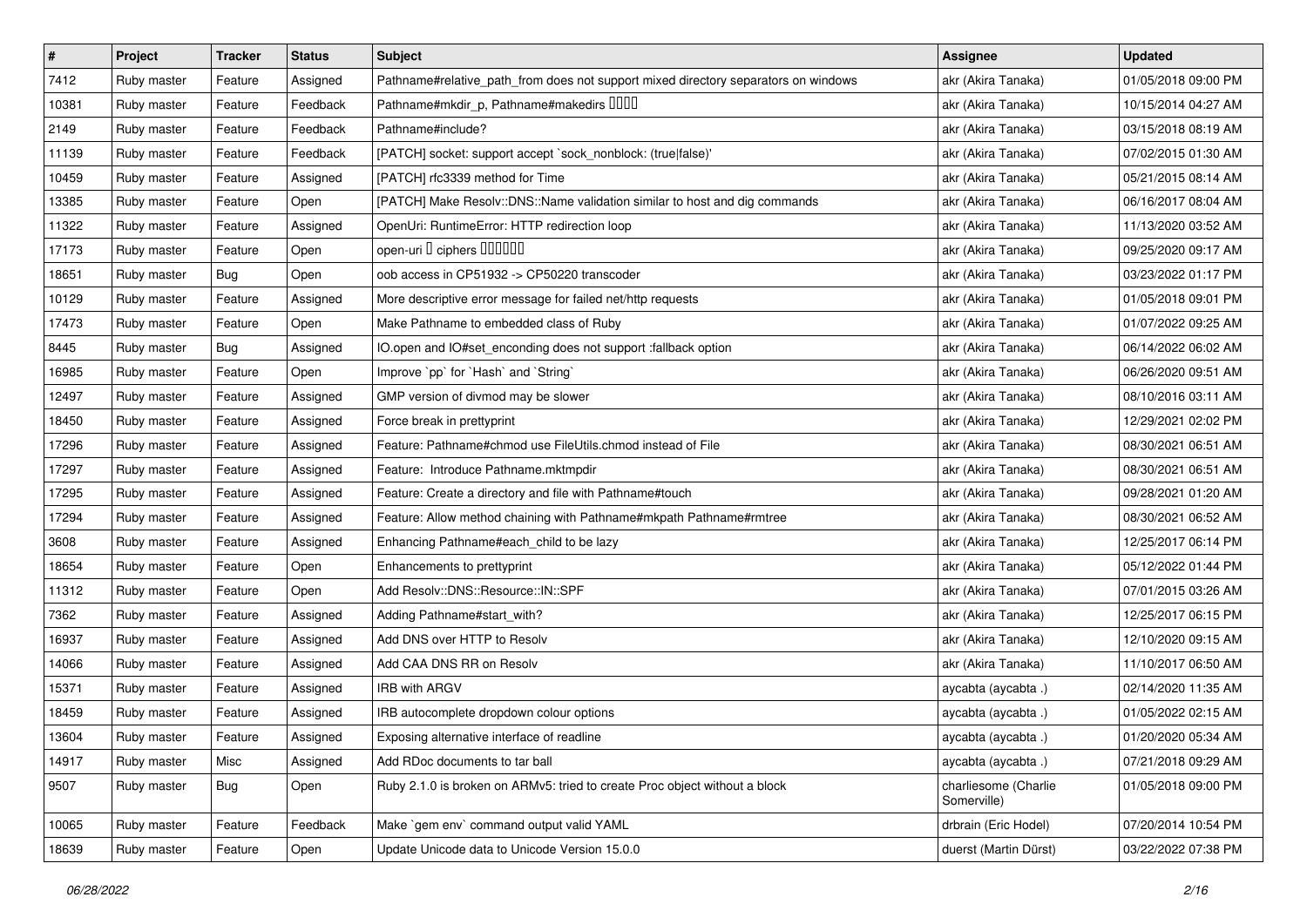| $\vert$ # | Project     | <b>Tracker</b> | <b>Status</b> | <b>Subject</b>                                                                                                                                                      | <b>Assignee</b>                   | <b>Updated</b>      |
|-----------|-------------|----------------|---------------|---------------------------------------------------------------------------------------------------------------------------------------------------------------------|-----------------------------------|---------------------|
| 6351      | Ruby master | <b>Bug</b>     | Assigned      | transcode table generator does not support multi characters of Unicode                                                                                              | duerst (Martin Dürst)             | 12/25/2017 06:15 PM |
| 7742      | Ruby master | Bug            | Open          | System encoding (Windows-1258) is not recognized by Ruby to convert back to UTF-8                                                                                   | duerst (Martin Dürst)             | 12/25/2017 06:15 PM |
| 18337     | Ruby master | <b>Bug</b>     | Assigned      | Ruby allows zero-width characters in identifiers                                                                                                                    | duerst (Martin Dürst)             | 11/24/2021 09:13 AM |
| 13671     | Ruby master | <b>Bug</b>     | Assigned      | Regexp with lookbehind and case-insensitivity raises RegexpError only on strings with certain<br>characters                                                         | duerst (Martin Dürst)             | 11/30/2021 04:42 AM |
| 18601     | Ruby master | Bug            | Open          | Invalid byte sequences in Big5 encodings                                                                                                                            | duerst (Martin Dürst)             | 02/23/2022 07:59 AM |
| 16842     | Ruby master | <b>Bug</b>     | Assigned      | inspect` prints the UTF-8 character U+0085 (NEXT LINE) verbatim even though it is not printable                                                                     | duerst (Martin Dürst)             | 02/26/2021 05:43 AM |
| 17400     | Ruby master | <b>Bug</b>     | Open          | Incorrect character downcase for Greek Sigma                                                                                                                        | duerst (Martin Dürst)             | 12/17/2020 06:56 AM |
| 16476     | Ruby master | Feature        | Open          | Socket getaddrinfo cannot be interrupted by Timeout timeout                                                                                                         | Glass saga (Masaki<br>Matsushita) | 06/16/2022 01:08 AM |
| 15628     | Ruby master | Feature        | Assigned      | init_inetsock_internal should fallback to IPv4 if IPv6 is unreachable                                                                                               | Glass_saga (Masaki<br>Matsushita) | 09/25/2020 05:42 AM |
| 7148      | Ruby master | Feature        | Assigned      | Improved Tempfile w/o DelegateClass                                                                                                                                 | Glass saga (Masaki<br>Matsushita) | 03/27/2019 09:51 AM |
| 17525     | Ruby master | Feature        | Open          | Implement Happy Eyeballs Version 2 (RFC8305) in Socket.tcp                                                                                                          | Glass_saga (Masaki<br>Matsushita) | 06/16/2022 01:08 AM |
| 2631      | Ruby master | Feature        | Assigned      | Allow IO#reopen to take a block                                                                                                                                     | Glass_saga (Masaki<br>Matsushita) | 05/24/2018 01:22 PM |
| 13696     | Ruby master | Feature        | Open          | Add exchange and noreplace options to File.rename                                                                                                                   | Glass saga (Masaki<br>Matsushita) | 12/01/2017 04:34 PM |
| 15408     | Ruby master | Feature        | Open          | Deprecate object_id and _id2ref                                                                                                                                     | headius (Charles Nutter)          | 03/19/2019 04:02 PM |
| 15550     | Ruby master | <b>Bug</b>     | Assigned      | Windows - gem bin files - can't run from bash shell                                                                                                                 | hsbt (Hiroshi SHIBATA)            | 03/20/2019 01:05 AM |
| 14679     | Ruby master | Bug            | Assigned      | StdLib gems should properly specify their dependencies                                                                                                              | hsbt (Hiroshi SHIBATA)            | 04/11/2018 01:14 PM |
| 14737     | Ruby master | Feature        | Assigned      | Split default gems into separate directory structure                                                                                                                | hsbt (Hiroshi SHIBATA)            | 09/02/2020 06:00 PM |
| 12639     | Ruby master | Feature        | Assigned      | Speed up require in RubyGems by 5x                                                                                                                                  | hsbt (Hiroshi SHIBATA)            | 07/26/2018 02:12 AM |
| 18068     | Ruby master | Misc           | Open          | Silence LoadError only if it is for rubygems itself                                                                                                                 | hsbt (Hiroshi SHIBATA)            | 08/08/2021 02:21 PM |
| 18355     | Ruby master | <b>Bug</b>     | Assigned      | require("pathname") within rack application chnages behaviors of Pathname methods, such as<br>absolute?(), when there are two versions of 'pathname' gem installed. | hsbt (Hiroshi SHIBATA)            | 11/30/2021 08:01 AM |
| 16963     | Ruby master | Feature        | Assigned      | Remove English.rb from Ruby 2.8/3.0                                                                                                                                 | hsbt (Hiroshi SHIBATA)            | 06/19/2020 09:48 AM |
| 18571     | Ruby master | Feature        | Assigned      | Removed the bundled sources from release package after Ruby 3.2                                                                                                     | hsbt (Hiroshi SHIBATA)            | 03/28/2022 06:23 AM |
| 18666     | Ruby master | Bug            | Open          | No rule to make target 'yaml/yaml.h', needed by 'api.o'                                                                                                             | hsbt (Hiroshi SHIBATA)            | 03/29/2022 11:17 AM |
| 9366      | Ruby master | Bug            | Assigned      | 'make -j32 check TESTS=-j32" occasionally fails on rubygems/specification                                                                                           | hsbt (Hiroshi SHIBATA)            | 07/26/2018 02:13 AM |
| 18169     | Ruby master | Bug            | Assigned      | Local copies of gemified libraries are being released out of sync with their gems                                                                                   | hsbt (Hiroshi SHIBATA)            | 02/25/2022 05:40 PM |
| 13508     | Ruby master | Feature        | Assigned      | How remove/refactor code related mathn library.                                                                                                                     | hsbt (Hiroshi SHIBATA)            | 12/25/2017 06:15 PM |
| 10919     | Ruby master | Bug            | Assigned      | [gem install] installs multipe platforms                                                                                                                            | hsbt (Hiroshi SHIBATA)            | 07/30/2019 07:44 AM |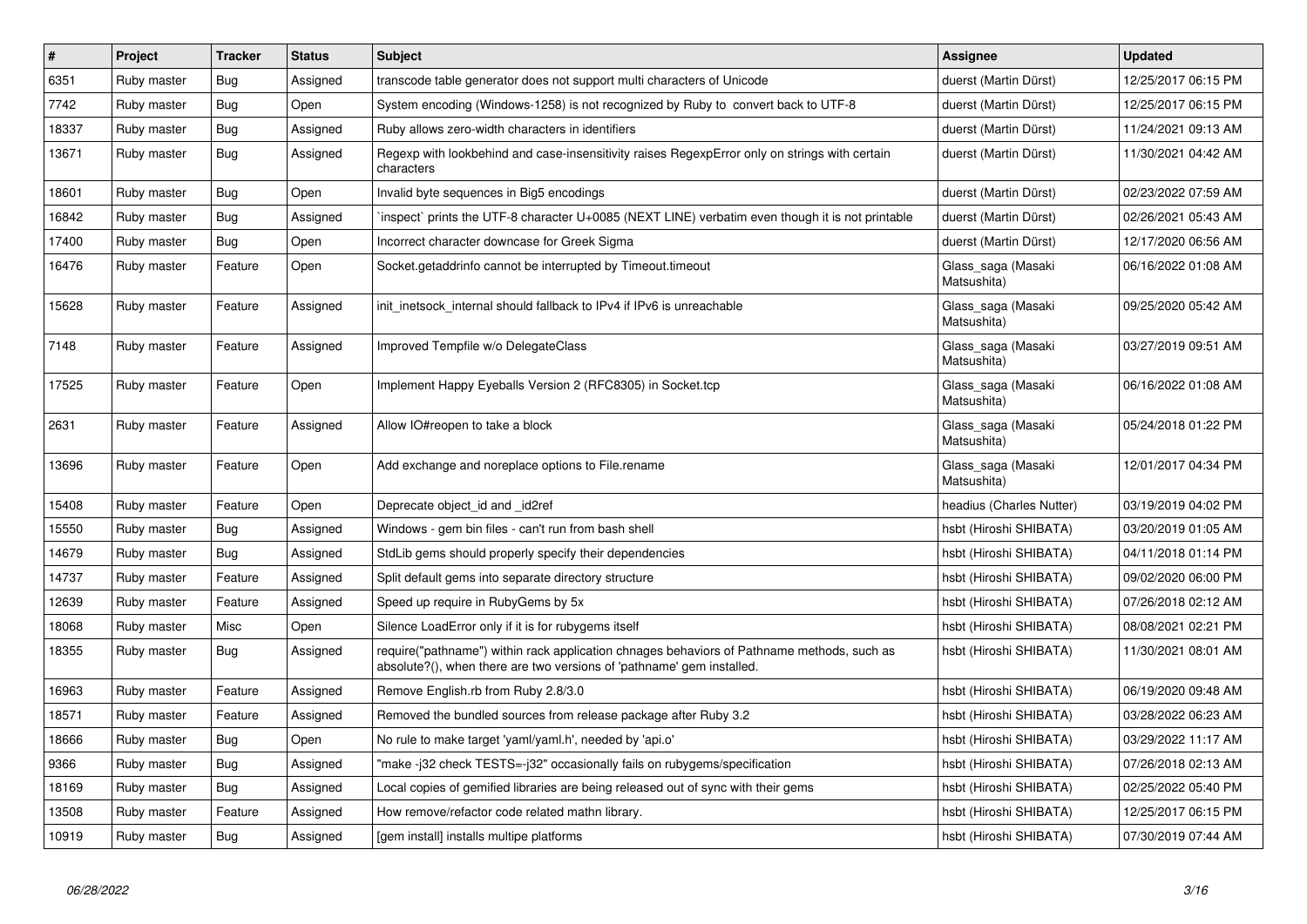| $\#$  | Project     | <b>Tracker</b> | <b>Status</b> | <b>Subject</b>                                                                                                          | <b>Assignee</b>             | <b>Updated</b>      |
|-------|-------------|----------------|---------------|-------------------------------------------------------------------------------------------------------------------------|-----------------------------|---------------------|
| 18614 | Ruby master | Bug            | Open          | Error (busy loop) in<br>TestGemCommandsSetupCommand#test_destdir_flag_does_not_try_to_write_to_the_default_gem_<br>home | hsbt (Hiroshi SHIBATA)      | 03/17/2022 01:03 AM |
| 18567 | Ruby master | Bug            | Open          | Depending on default gems in stdlib gems when not needed considered harmful                                             | hsbt (Hiroshi SHIBATA)      | 04/21/2022 04:45 PM |
| 18381 | Ruby master | Bug            | Assigned      | Default vs Bundled gems                                                                                                 | hsbt (Hiroshi SHIBATA)      | 12/15/2021 11:09 AM |
| 15486 | Ruby master | Misc           | Feedback      | Default gems README.md                                                                                                  | hsbt (Hiroshi SHIBATA)      | 03/11/2019 12:19 PM |
| 6590  | Ruby master | Feature        | Assigned      | Dealing with bigdecimal, etc gems in JRuby                                                                              | hsbt (Hiroshi SHIBATA)      | 05/15/2019 08:33 PM |
| 16951 | Ruby master | Bug            | Assigned      | Consistently referer dependencies                                                                                       | hsbt (Hiroshi SHIBATA)      | 06/17/2021 06:15 AM |
| 15487 | Ruby master | Misc           | Assigned      | Clarify default gems maintanance policy                                                                                 | hsbt (Hiroshi SHIBATA)      | 12/30/2018 08:42 PM |
| 13534 | Ruby master | Feature        | Assigned      | Checking installation results of default gems                                                                           | hsbt (Hiroshi SHIBATA)      | 07/26/2018 02:16 AM |
| 18790 | Ruby master | Bug            | Assigned      | cannot load such file -- digest (LoadError)                                                                             | hsbt (Hiroshi SHIBATA)      | 06/06/2022 12:41 AM |
| 16013 | Ruby master | Misc           | Feedback      | Bundler                                                                                                                 | hsbt (Hiroshi SHIBATA)      | 10/17/2019 05:20 PM |
| 10213 | Ruby master | Bug            | Feedback      | bundled gems ignored by make install                                                                                    | hsbt (Hiroshi SHIBATA)      | 06/10/2022 09:55 AM |
| 5617  | Ruby master | Feature        | Assigned      | Allow install RubyGems into dediceted directory                                                                         | hsbt (Hiroshi SHIBATA)      | 05/16/2018 09:15 AM |
| 16012 | Ruby master | Feature        | Assigned      | Add a (small) test-install suite?                                                                                       | hsbt (Hiroshi SHIBATA)      | 07/30/2019 08:13 AM |
| 18227 | Ruby master | Feature        | Open          | Static class initialization.                                                                                            | ioquatix (Samuel Williams)  | 09/29/2021 09:21 PM |
| 18818 | Ruby master | Bug            | Open          | SEGV (Fiber scheduler?)                                                                                                 | ioquatix (Samuel Williams)  | 06/06/2022 06:31 PM |
| 18036 | Ruby master | <b>Bug</b>     | Open          | Pthread fibers become invalid on fork - different from normal fibers.                                                   | ioquatix (Samuel Williams)  | 08/19/2021 07:05 AM |
| 13383 | Ruby master | Feature        | Open          | [PATCH] Module#source_location                                                                                          | ioquatix (Samuel Williams)  | 01/09/2020 05:16 AM |
| 18810 | Ruby master | Bug            | Open          | Make `Kernel#p` interruptable.                                                                                          | ioquatix (Samuel Williams)  | 05/30/2022 12:44 AM |
| 595   | Ruby master | <b>Bug</b>     | Assigned      | Fiber ignores ensure clause                                                                                             | ioquatix (Samuel Williams)  | 12/29/2019 10:37 AM |
| 17664 | Ruby master | <b>Bug</b>     | Assigned      | Behavior of sockets changed in Ruby 3.0 to non-blocking                                                                 | ioquatix (Samuel Williams)  | 07/12/2021 10:28 AM |
| 16492 | Ruby master | Bug            | Open          | TestBugReporter#test_bug_reporter_add test failures                                                                     | jaruga (Jun Aruga)          | 08/24/2021 01:12 PM |
| 18002 | Ruby master | Bug            | Open          | s390x: Tests failing without LC_ALL env                                                                                 | jaruga (Jun Aruga)          | 07/12/2021 04:30 PM |
| 17720 | Ruby master | Misc           | Assigned      | Cirrus CI to check non-x86_64 architecture cases by own machines                                                        | jaruga (Jun Aruga)          | 09/26/2021 10:24 AM |
| 16188 | Ruby master | Misc           | Open          | What are the performance implications of the new keyword arguments in 2.7 and 3.0?                                      | jeremyevans0 (Jeremy Evans) | 11/27/2019 04:45 PM |
| 15425 | Ruby master | Feature        | Feedback      | Store MJIT header into Ruby versioned directory.                                                                        | k0kubun (Takashi Kokubun)   | 10/07/2021 11:03 PM |
| 17995 | Ruby master | Bug            | Open          | Slow down when mjit and Ractor are being used at same time                                                              | k0kubun (Takashi Kokubun)   | 06/11/2022 04:02 AM |
| 18142 | Ruby master | Bug            | Assigned      | Segmentation fault with Ruby 3.0.2                                                                                      | k0kubun (Takashi Kokubun)   | 09/02/2021 07:43 AM |
| 16694 | Ruby master | <b>Bug</b>     | Assigned      | JIT vs hardened GCC with PCH                                                                                            | k0kubun (Takashi Kokubun)   | 02/02/2021 07:38 AM |
| 17008 | Ruby master | Bug            | Feedback      | JIT enabled on Windows can cause constant conhost pop-ups                                                               | k0kubun (Takashi Kokubun)   | 07/03/2020 08:29 PM |
| 18808 | Ruby master | <b>Bug</b>     | Assigned      | Cannot compile ruby 3.1.2 on powerpc64le-linux without disabling the jit features                                       | k0kubun (Takashi Kokubun)   | 06/20/2022 10:40 AM |
| 18277 | Ruby master | <b>Bug</b>     | Open          | buffer error (Zlib::BufError) in Zlib::Deflate#deflate when using MJIT                                                  | k0kubun (Takashi Kokubun)   | 01/05/2022 03:04 PM |
| 18058 | Ruby master | <b>Bug</b>     | Open          | 3.1.0-dev with MJIT enabled Zlib::BufError during `gem install`                                                         | k0kubun (Takashi Kokubun)   | 08/02/2021 08:31 PM |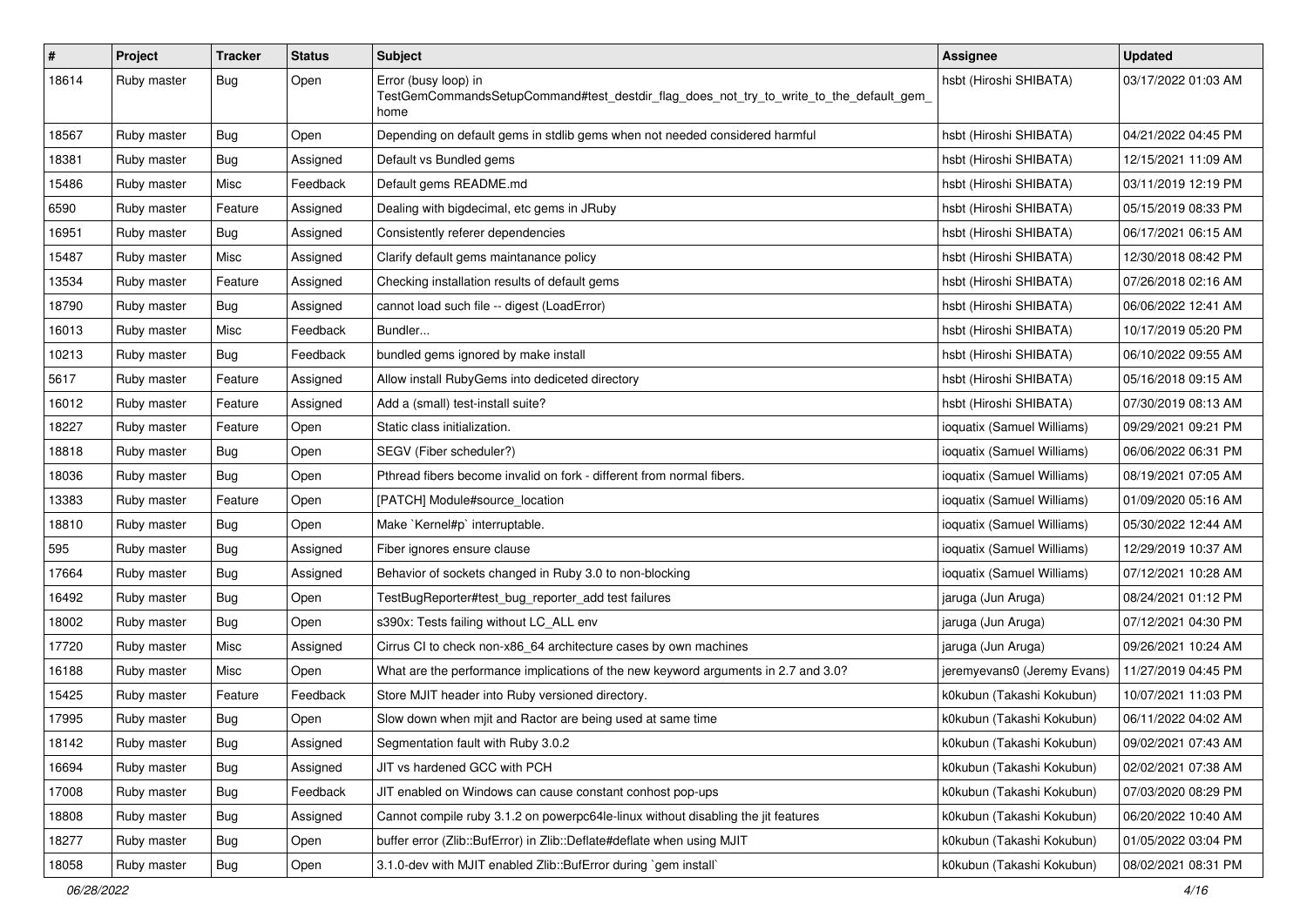| #     | Project     | <b>Tracker</b> | <b>Status</b> | <b>Subject</b>                                                                                                                    | <b>Assignee</b>            | <b>Updated</b>      |
|-------|-------------|----------------|---------------|-----------------------------------------------------------------------------------------------------------------------------------|----------------------------|---------------------|
| 18811 | Ruby master | Bug            | Feedback      | PTY I/O not working on AIX 7.x                                                                                                    | kanemoto (Yutaka Kanemoto) | 06/07/2022 07:18 AM |
| 16185 | Ruby master | Bug            | Open          | basictest failure on AIX 6.1 for 64bit build                                                                                      | kanemoto (Yutaka Kanemoto) | 10/15/2019 12:05 AM |
| 18761 | Ruby master | Misc           | Open          | provide an example wasm project                                                                                                   | katei (Yuta Saito)         | 05/23/2022 11:01 AM |
| 18613 | Ruby master | Bug            | Feedback      | Voluntary wanted: Some signal-related tests fail on FreeBSD 13                                                                    | knu (Akinori MUSHA)        | 05/30/2022 01:43 AM |
| 3953  | Ruby master | Feature        | Assigned      | TCPSocket / UDPSocket do not accept IPAddr objects.                                                                               | knu (Akinori MUSHA)        | 12/25/2017 06:14 PM |
| 15281 | Ruby master | Feature        | Assigned      | Speed up Set#intersect with size check.                                                                                           | knu (Akinori MUSHA)        | 08/11/2020 02:43 AM |
| 16989 | Ruby master | Feature        | Open          | Sets: need $\Psi$                                                                                                                 | knu (Akinori MUSHA)        | 02/18/2022 02:57 AM |
| 15240 | Ruby master | Feature        | Open          | Set operations check for is_a?(Set), rather than allowing duck typing                                                             | knu (Akinori MUSHA)        | 08/27/2019 08:12 PM |
| 11710 | Ruby master | Feature        | Open          | [PATCH] Replace Set#merge with Set#merge! and make Set#merge non-mutating.                                                        | knu (Akinori MUSHA)        | 11/18/2015 07:28 PM |
| 8833  | Ruby master | Feature        | Feedback      | [PATCH] IPAddr#pred                                                                                                               | knu (Akinori MUSHA)        | 10/21/2017 05:15 PM |
| 17210 | Ruby master | Feature        | Open          | More readable and useful `Set#inspect`                                                                                            | knu (Akinori MUSHA)        | 05/19/2021 10:12 PM |
| 11527 | Ruby master | Feature        | Assigned      | IPAddr#mask_addr isn't a method                                                                                                   | knu (Akinori MUSHA)        | 11/07/2018 04:12 PM |
| 8047  | Ruby master | Feature        | Assigned      | IPAddr makes host address with netmask                                                                                            | knu (Akinori MUSHA)        | 01/05/2018 09:00 PM |
| 11531 | Ruby master | <b>Bug</b>     | Assigned      | IPAddr#== implements wrong logic                                                                                                  | knu (Akinori MUSHA)        | 12/29/2019 12:50 PM |
| 13610 | Ruby master | Feature        | Assigned      | IPAddr doesn't provide helpful methods to get the subnet or IP address                                                            | knu (Akinori MUSHA)        | 10/20/2017 01:13 AM |
| 14105 | Ruby master | Feature        | Feedback      | Introduce xor as alias for Set#^                                                                                                  | knu (Akinori MUSHA)        | 06/27/2018 10:56 AM |
| 13000 | Ruby master | Feature        | Feedback      | Implement Set#include? with Hash#include?                                                                                         | knu (Akinori MUSHA)        | 09/11/2020 08:18 PM |
| 17617 | Ruby master | Bug            | Open          | When a Ractor's incoming port is closed, Ractor.receive_if does not raise Ractor::ClosedError, but<br>instead blocks indefinitely | ko1 (Koichi Sasada)        | 09/14/2021 01:40 AM |
| 16027 | Ruby master | Feature        | Assigned      | Update Ruby's dtrace / USDT API to match what is exposed via the TracePoint API                                                   | ko1 (Koichi Sasada)        | 08/03/2019 02:41 AM |
| 17420 | Ruby master | Bug            | Open          | Unsafe mutation of \$" when doing non-RubyGems require in Ractor                                                                  | ko1 (Koichi Sasada)        | 01/07/2021 01:23 PM |
| 15854 | Ruby master | Feature        | Open          | Tracing instance variable assignment                                                                                              | ko1 (Koichi Sasada)        | 07/29/2019 07:13 AM |
| 7976  | Ruby master | <b>Bug</b>     | Assigned      | TracePoint call is at call point, not call site                                                                                   | ko1 (Koichi Sasada)        | 01/05/2018 09:00 PM |
| 11348 | Ruby master | Feature        | Feedback      | TracePoint API needs events for fiber's switching                                                                                 | ko1 (Koichi Sasada)        | 09/01/2015 09:12 AM |
| 10844 | Ruby master | Feature        | Feedback      | TracePoint API needs an event to inform about creating/removing a new frame without calling<br>something                          | ko1 (Koichi Sasada)        | 03/02/2015 06:38 PM |
| 10238 | Ruby master | Feature        | Open          | todo: remove dependency on malloc_usable_size                                                                                     | ko1 (Koichi Sasada)        | 12/10/2020 09:20 AM |
| 17363 | Ruby master | Feature        | Assigned      | Timeouts                                                                                                                          | ko1 (Koichi Sasada)        | 05/14/2022 09:06 AM |
| 11174 | Ruby master | <b>Bug</b>     | Open          | threads memory leak                                                                                                               | ko1 (Koichi Sasada)        | 06/17/2019 03:17 PM |
| 6694  | Ruby master | Feature        | Assigned      | Thread.new without block.                                                                                                         | ko1 (Koichi Sasada)        | 12/25/2017 06:15 PM |
| 9755  | Ruby master | Feature        | Assigned      | Thread::Backtrace::Location#defined_class                                                                                         | ko1 (Koichi Sasada)        | 04/18/2014 09:22 AM |
| 14727 | Ruby master | <b>Bug</b>     | Assigned      | TestQueue#test queue with trap always timeout on Windows10                                                                        | ko1 (Koichi Sasada)        | 05/01/2018 02:59 AM |
| 14090 | Ruby master | <b>Bug</b>     | Assigned      | TestGc#test_interrupt_in_finalizer` fails very rarely                                                                             | ko1 (Koichi Sasada)        | 12/02/2021 07:24 PM |
| 6602  | Ruby master | Feature        | Feedback      | Tail call optimization: enable by default?                                                                                        | ko1 (Koichi Sasada)        | 06/13/2020 01:31 AM |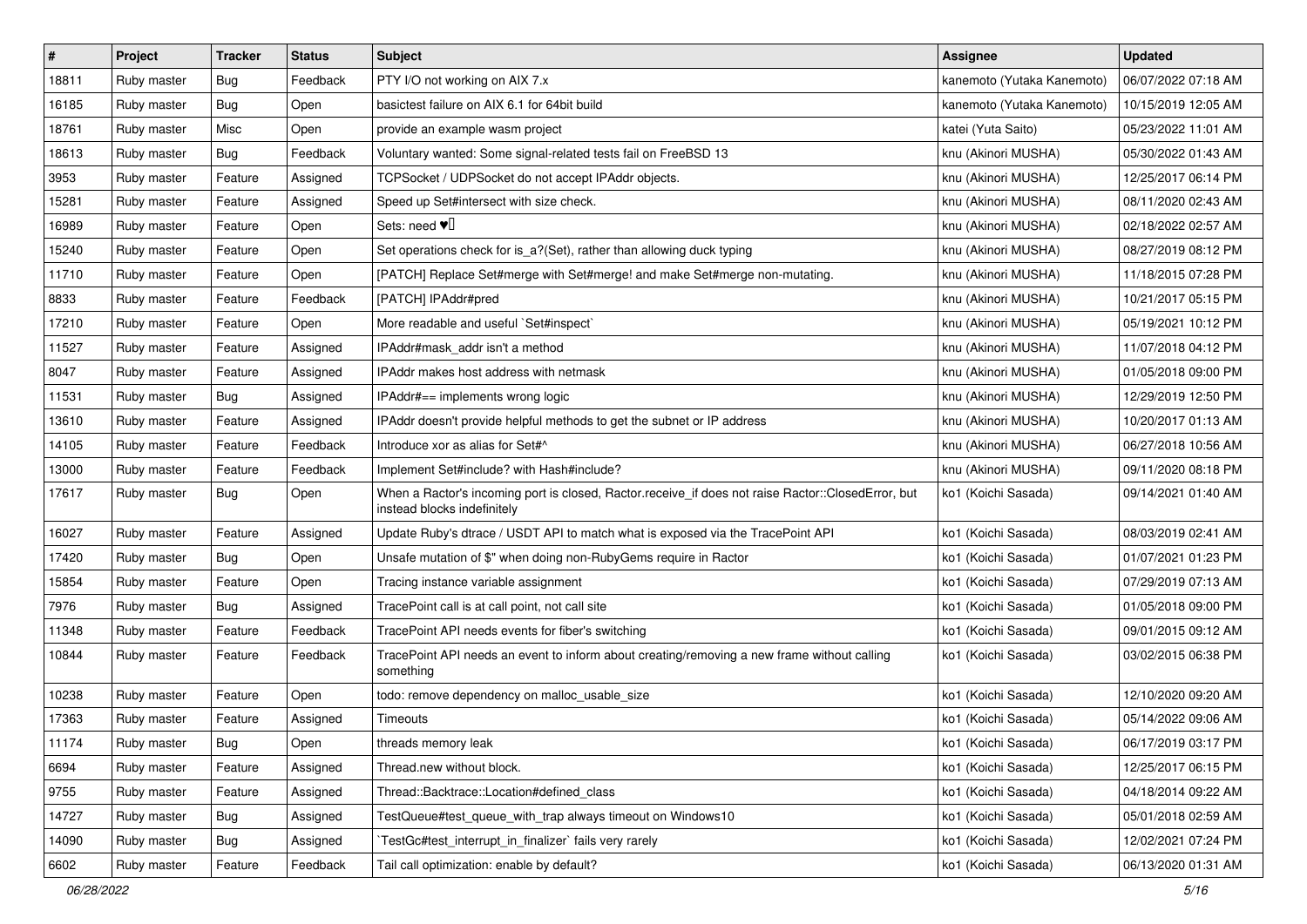| $\vert$ # | Project     | <b>Tracker</b> | <b>Status</b> | <b>Subject</b>                                                                                  | <b>Assignee</b>     | <b>Updated</b>      |
|-----------|-------------|----------------|---------------|-------------------------------------------------------------------------------------------------|---------------------|---------------------|
| 13512     | Ruby master | Feature        | Open          | <b>System Threads</b>                                                                           | ko1 (Koichi Sasada) | 07/14/2017 07:08 AM |
| 4040      | Ruby master | Bug            | Assigned      | SystemStackError with Hash[*a] for Large _a_                                                    | ko1 (Koichi Sasada) | 12/25/2017 06:14 PM |
| 8263      | Ruby master | Feature        | Assigned      | Support discovering yield state of individual Fibers                                            | ko1 (Koichi Sasada) | 12/23/2021 11:40 PM |
| 17196     | Ruby master | <b>Bug</b>     | Assigned      | Segmentation Fault with Socket#close in Ractors                                                 | ko1 (Koichi Sasada) | 03/20/2022 01:52 PM |
| 12607     | Ruby master | Feature        | Feedback      | Ruby needs an atomic integer                                                                    | ko1 (Koichi Sasada) | 01/29/2021 12:28 PM |
| 18464     | Ruby master | Bug            | Assigned      | RUBY_INTERNAL_EVENT_NEWOBJ tracepoint causes an interpreter crash when combined with<br>Ractors | ko1 (Koichi Sasada) | 06/08/2022 08:25 AM |
| 16776     | Ruby master | Bug            | Assigned      | Regression in coverage library                                                                  | ko1 (Koichi Sasada) | 11/24/2021 07:26 AM |
| 8444      | Ruby master | <b>Bug</b>     | Open          | Regexp vars \$~ and friends are not thread local                                                | ko1 (Koichi Sasada) | 07/30/2019 07:38 AM |
| 15802     | Ruby master | Misc           | Open          | Reduce the minimum string buffer size from 127 to 63 bytes                                      | ko1 (Koichi Sasada) | 07/30/2019 04:04 AM |
| 17826     | Ruby master | Bug            | Assigned      | Ractor#take hangs if used in multiple Threads                                                   | ko1 (Koichi Sasada) | 12/15/2021 01:30 PM |
| 17414     | Ruby master | Feature        | Open          | Ractor should allow access to shareable attributes for Modules/Classes                          | ko1 (Koichi Sasada) | 12/21/2020 03:56 PM |
| 18258     | Ruby master | <b>Bug</b>     | Open          | Ractor shareable? can be slow and mutates internal object flags.                                | ko1 (Koichi Sasada) | 10/21/2021 08:58 AM |
| 17678     | Ruby master | <b>Bug</b>     | Assigned      | Ractors do not restart after fork                                                               | ko1 (Koichi Sasada) | 03/09/2021 12:42 AM |
| 17624     | Ruby master | Bug            | Open          | Ractor.receive is not thread-safe                                                               | ko1 (Koichi Sasada) | 09/14/2021 01:40 AM |
| 17998     | Ruby master | Bug            | Assigned      | ractor: process hanging (with ractors initialized, but not being used)                          | ko1 (Koichi Sasada) | 12/02/2021 08:17 PM |
| 17393     | Ruby master | Feature        | Open          | `Ractor::Moved#inspect`                                                                         | ko1 (Koichi Sasada) | 12/21/2020 05:47 PM |
| 17404     | Ruby master | Feature        | Open          | Ractor `move:` API to allow shareability check                                                  | ko1 (Koichi Sasada) | 12/18/2020 09:17 PM |
| 17543     | Ruby master | Bug            | Open          | Ractor isolation broken by 'self' in shareable proc                                             | ko1 (Koichi Sasada) | 01/29/2021 03:06 PM |
| 17679     | Ruby master | Bug            | Assigned      | Ractor incoming channel can consume unlimited resources                                         | ko1 (Koichi Sasada) | 03/26/2021 09:16 AM |
| 18119     | Ruby master | <b>Bug</b>     | Open          | Ractor crashes when instantiating classes                                                       | ko1 (Koichi Sasada) | 09/14/2021 01:42 AM |
| 18024     | Ruby master | <b>Bug</b>     | Assigned      | Ractor crashes when connections are closed in multiple Ractors                                  | ko1 (Koichi Sasada) | 12/14/2021 04:41 PM |
| 17677     | Ruby master | <b>Bug</b>     | Assigned      | Ractor crashes fork when blocking                                                               | ko1 (Koichi Sasada) | 03/09/2021 12:42 AM |
| 17359     | Ruby master | <b>Bug</b>     | Open          | Ractor copy mode is not Ractor-safe                                                             | ko1 (Koichi Sasada) | 12/02/2020 05:42 PM |
| 8725      | Ruby master | Feature        | Feedback      | Possibility to get a signal handler without changing it                                         | ko1 (Koichi Sasada) | 12/25/2017 06:15 PM |
| 18572     | Ruby master | <b>Bug</b>     | Assigned      | Performance regression when invoking refined methods                                            | ko1 (Koichi Sasada) | 02/10/2022 12:48 AM |
| 15263     | Ruby master | <b>Bug</b>     | Open          | [PATCH] vm_trace.c (postponed_job_register): only hit main thread                               | ko1 (Koichi Sasada) | 10/27/2018 11:35 PM |
| 2294      | Ruby master | Feature        | Assigned      | [PATCH] ruby_bind_stack() to embed Ruby in coroutine                                            | ko1 (Koichi Sasada) | 01/05/2018 09:00 PM |
| 10423     | Ruby master | Feature        | Open          | [PATCH] opt_str_lit*: avoid literal string allocations                                          | ko1 (Koichi Sasada) | 01/05/2018 09:01 PM |
| 14859     | Ruby master | Feature        | Open          | [PATCH] implement Timeout in VM                                                                 | ko1 (Koichi Sasada) | 07/22/2018 07:42 AM |
| 14813     | Ruby master | Feature        | Open          | [PATCH] gc.c: make gc_enter+gc_exit pairs dtrace probes, too                                    | ko1 (Koichi Sasada) | 12/17/2018 07:42 AM |
| 17667     | Ruby master | Bug            | Open          | Module#name needs synchronization                                                               | ko1 (Koichi Sasada) | 03/02/2021 07:31 AM |
| 17513     | Ruby master | <b>Bug</b>     | Open          | Methods of shareable objects and UnboundMethods should be shareable                             | ko1 (Koichi Sasada) | 01/06/2021 08:53 PM |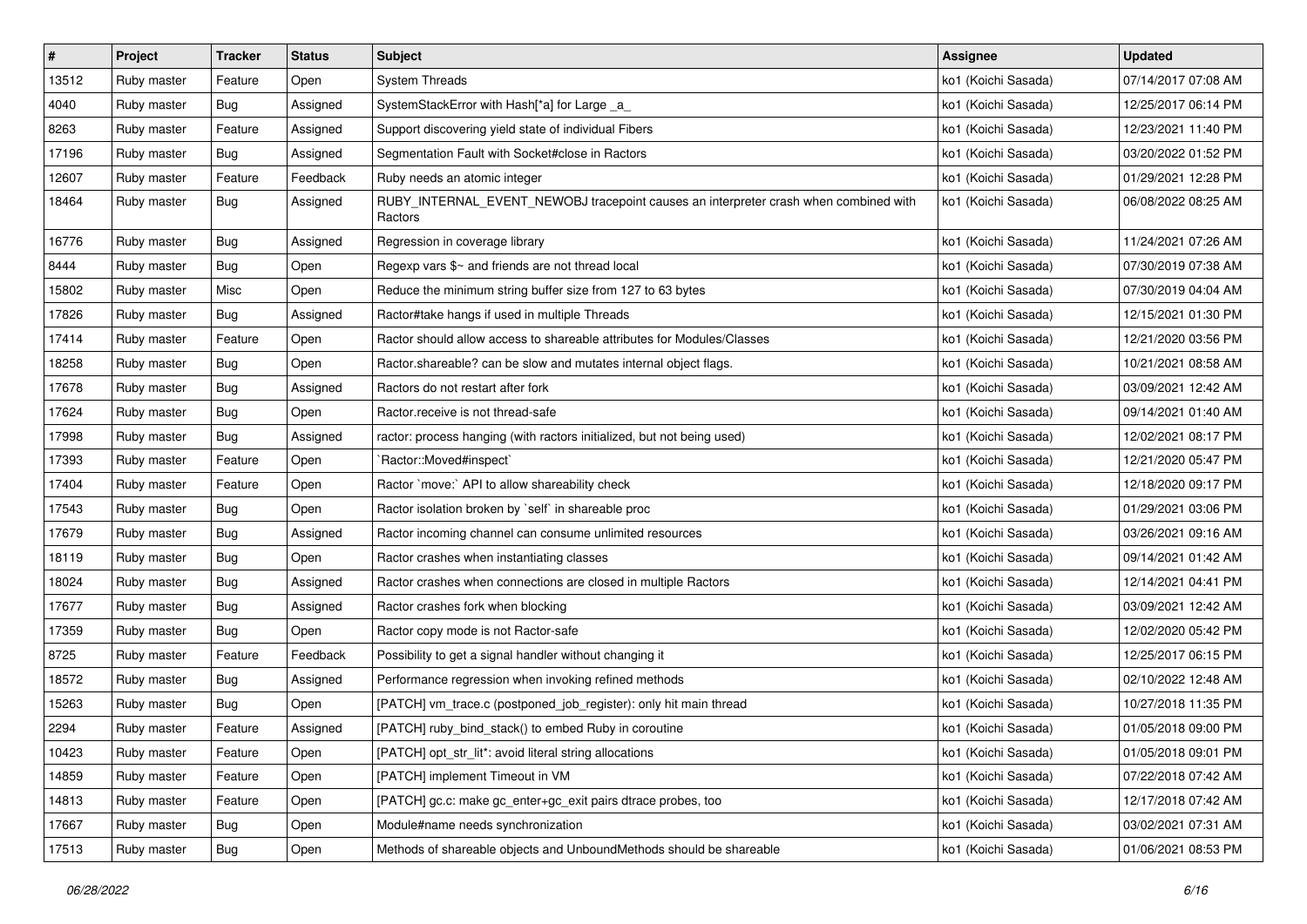| $\pmb{\#}$ | Project     | <b>Tracker</b> | <b>Status</b> | <b>Subject</b>                                                                                                            | <b>Assignee</b>          | <b>Updated</b>      |
|------------|-------------|----------------|---------------|---------------------------------------------------------------------------------------------------------------------------|--------------------------|---------------------|
| 18553      | Ruby master | <b>Bug</b>     | Open          | Memory leak on compiling method call with kwargs                                                                          | ko1 (Koichi Sasada)      | 03/23/2022 09:34 PM |
| 15878      | Ruby master | Feature        | Assigned      | Make exit faster by not running GC                                                                                        | ko1 (Koichi Sasada)      | 07/29/2019 07:48 AM |
| 17884      | Ruby master | Feature        | Open          | locindex for profiling tools                                                                                              | ko1 (Koichi Sasada)      | 05/24/2021 04:17 PM |
| 17593      | Ruby master | Feature        | Assigned      | load_iseq_eval should override the ISeq path                                                                              | ko1 (Koichi Sasada)      | 02/16/2021 08:27 AM |
| 16819      | Ruby master | Bug            | Assigned      | Line reporting off by one when reporting line of a hash?                                                                  | ko1 (Koichi Sasada)      | 06/16/2020 05:57 PM |
| 16124      | Ruby master | Misc           | Assigned      | Let the transient heap belong to objspace                                                                                 | ko1 (Koichi Sasada)      | 11/18/2019 08:48 AM |
| 14492      | Ruby master | Feature        | Open          | iseq loading + caching should be in core                                                                                  | ko1 (Koichi Sasada)      | 12/10/2020 08:53 AM |
| 10009      | Ruby master | Bug            | Open          | IO operation is 10x slower in multi-thread environment                                                                    | ko1 (Koichi Sasada)      | 05/21/2015 07:19 AM |
| 13388      | Ruby master | Feature        | Assigned      | gc.c: Add GC.get_parameters and .set_parameters                                                                           | ko1 (Koichi Sasada)      | 03/30/2017 10:52 AM |
| 17516      | Ruby master | Bug            | Assigned      | forking in a ractor causes Ruby to crash                                                                                  | ko1 (Koichi Sasada)      | 11/30/2021 05:26 AM |
| 14607      | Ruby master | <b>Bug</b>     | Assigned      | Fix use of the rb_profile_frames start parameter                                                                          | ko1 (Koichi Sasada)      | 06/09/2022 06:12 AM |
| 15778      | Ruby master | Feature        | Open          | Expose an API to pry-open the stack frames in Ruby                                                                        | ko1 (Koichi Sasada)      | 08/29/2019 06:24 AM |
| 10932      | Ruby master | Feature        | Open          | Enabling allocation tracing as early as possible                                                                          | ko1 (Koichi Sasada)      | 06/13/2015 07:54 AM |
| 15315      | Ruby master | <b>Bug</b>     | Open          | ec_switch can still lose interrupts                                                                                       | ko1 (Koichi Sasada)      | 11/20/2018 09:32 AM |
| 3731       | Ruby master | Feature        | Assigned      | Easier Embedding API for Ruby                                                                                             | ko1 (Koichi Sasada)      | 12/25/2017 06:14 PM |
| 15939      | Ruby master | Feature        | Assigned      | Dump symbols reference to their fstr in ObjectSpace.dump()                                                                | ko1 (Koichi Sasada)      | 08/08/2019 09:38 PM |
| 12020      | Ruby master | Feature        | Assigned      | Documenting Ruby memory model                                                                                             | ko1 (Koichi Sasada)      | 12/23/2021 11:40 PM |
| 11808      | Ruby master | Bug            | Open          | Different behavior between Enumerable#grep and Array#grep                                                                 | ko1 (Koichi Sasada)      | 10/26/2020 04:36 AM |
| 17531      | Ruby master | <b>Bug</b>     | Open          | did_you_mean` not Ractor friendly                                                                                         | ko1 (Koichi Sasada)      | 01/29/2021 08:48 AM |
| 17502      | Ruby master | Misc           | Open          | C vs Ruby                                                                                                                 | ko1 (Koichi Sasada)      | 12/02/2021 07:53 PM |
| 6695       | Ruby master | Feature        | Assigned      | Configuration for Thread/Fiber creation                                                                                   | ko1 (Koichi Sasada)      | 12/25/2017 06:15 PM |
| 14394      | Ruby master | Feature        | Open          | Class.descendants                                                                                                         | ko1 (Koichi Sasada)      | 01/20/2022 10:46 PM |
| 13252      | Ruby master | Feature        | Assigned      | C API for creating strings without copying                                                                                | ko1 (Koichi Sasada)      | 04/17/2017 07:22 AM |
| 15499      | Ruby master | <b>Bug</b>     | Assigned      | Breaking behavior on ruby 2.6: rb_thread_call_without_gvl doesn't invoke unblock_function when<br>used on the main thread | ko1 (Koichi Sasada)      | 01/05/2021 02:24 AM |
| 13821      | Ruby master | Feature        | Assigned      | Allow fibers to be resumed across threads                                                                                 | ko1 (Koichi Sasada)      | 02/15/2019 10:09 AM |
| 8576       | Ruby master | Feature        | Assigned      | Add optimized method type for constant value methods                                                                      | ko1 (Koichi Sasada)      | 12/25/2017 06:15 PM |
| 8960       | Ruby master | Feature        | Assigned      | Add Exception#backtrace_locations                                                                                         | ko1 (Koichi Sasada)      | 11/25/2016 02:15 PM |
| 18275      | Ruby master | Feature        | Open          | Add an option to define method to not capture the surrounding environment                                                 | ko1 (Koichi Sasada)      | 12/03/2021 02:34 PM |
| 17676      | Ruby master | Bug            | Assigned      | Accessing ENV from Ractor raises IsolationError                                                                           | ko1 (Koichi Sasada)      | 03/09/2021 02:37 AM |
| 11269      | Ruby master | Bug            | Assigned      | ruby_init_setproctitle() should be called before require_libraries()                                                      | kosaki (Motohiro KOSAKI) | 06/17/2015 03:01 AM |
| 13697      | Ruby master | Feature        | Open          | [PATCH]: futex based thread primitives                                                                                    | kosaki (Motohiro KOSAKI) | 01/28/2018 11:41 PM |
| 4464       | Ruby master | Feature        | Assigned      | [PATCH] add Fcntl::Flock object for easier use of POSIX file locks                                                        | kosaki (Motohiro KOSAKI) | 12/25/2017 06:14 PM |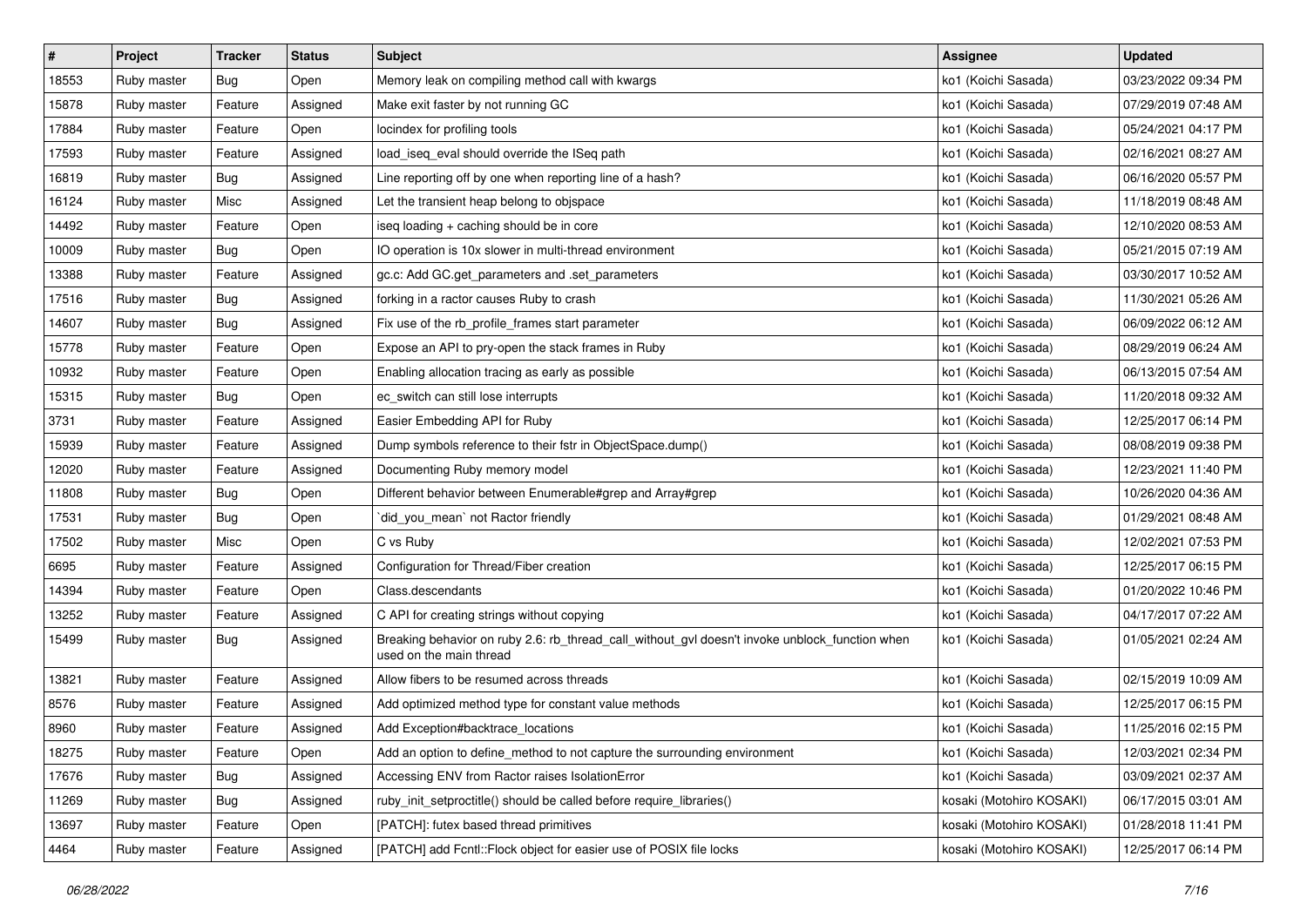| $\vert$ # | Project     | <b>Tracker</b> | <b>Status</b> | <b>Subject</b>                                                                                | <b>Assignee</b>                     | <b>Updated</b>      |
|-----------|-------------|----------------|---------------|-----------------------------------------------------------------------------------------------|-------------------------------------|---------------------|
| 7086      | Ruby master | Feature        | Assigned      | Condition Variable#wait has meaningless return value                                          | kosaki (Motohiro KOSAKI)            | 12/25/2017 06:15 PM |
| 18034     | Ruby master | Bug            | Assigned      | Segmentation fault fiddle with `--enable-bundled-libffi` and macOS                            | kou (Kouhei Sutou)                  | 11/30/2021 07:39 AM |
| 17478     | Ruby master | Bug            | Assigned      | Ruby3.0 is slower than Ruby2.7.2 when parsing a large CSV file                                | kou (Kouhei Sutou)                  | 11/24/2021 05:12 AM |
| 7859      | Ruby master | <b>Bug</b>     | Assigned      | Readline: Incorrect arrow key behavior in vi_editing_mode insert mode with Readline 6.2       | kouji (Kouji Takao)                 | 12/25/2017 06:15 PM |
| 8782      | Ruby master | <b>Bug</b>     | Assigned      | Don't set rl_getc_function on editline                                                        | kouji (Kouji Takao)                 | 01/05/2018 09:00 PM |
| 17355     | Ruby master | Feature        | Assigned      | Using same set of names in or-patterns (pattern matching with $Foo(x)   Bar(x)$ )             | ktsj (Kazuki Tsujimoto)             | 09/13/2021 09:11 AM |
| 15918     | Ruby master | Feature        | Open          | Pattern matching for Set                                                                      | ktsj (Kazuki Tsujimoto)             | 07/29/2019 08:12 AM |
| 15881     | Ruby master | Feature        | Open          | Optimize deconstruct in pattern matching                                                      | ktsj (Kazuki Tsujimoto)             | 12/25/2019 04:28 AM |
| 18773     | Ruby master | Feature        | Assigned      | deconstruct to receive a range                                                                | ktsj (Kazuki Tsujimoto)             | 06/24/2022 07:21 AM |
| 18408     | Ruby master | Feature        | Assigned      | Allow pattern match to set instance variables                                                 | ktsj (Kazuki Tsujimoto)             | 01/26/2022 07:07 PM |
| 18194     | Ruby master | Feature        | Open          | No easy way to format exception messages per thread/fiber scheduler context.                  | mame (Yusuke Endoh)                 | 09/29/2021 10:10 AM |
| 4247      | Ruby master | Feature        | Assigned      | New features for Array#sample, Array#choice                                                   | mame (Yusuke Endoh)                 | 12/25/2017 06:14 PM |
| 14244     | Ruby master | Feature        | Open          | Better error messages for scripts with non-matching end statements                            | mame (Yusuke Endoh)                 | 11/29/2018 08:57 AM |
| 18564     | Ruby master | Feature        | Open          | Add Exception#detailed message                                                                | mame (Yusuke Endoh)                 | 02/01/2022 08:06 PM |
| 12676     | Ruby master | Feature        | Assigned      | Significant performance increase, and code conciseness, for prime division method in prime.rb | marcandre (Marc-Andre<br>Lafortune) | 11/18/2016 03:46 PM |
| 8223      | Ruby master | Feature        | Open          | Make Matrix more omnivorous.                                                                  | marcandre (Marc-Andre<br>Lafortune) | 04/09/2013 03:42 AM |
| 15815     | Ruby master | Feature        | Open          | Add option to raise NoMethodError for OpenStruct                                              | marcandre (Marc-Andre<br>Lafortune) | 09/28/2020 02:11 AM |
| 14116     | Ruby master | Feature        | Feedback      | Add Matrix #exponentiate method as Matlab's exp                                               | marcandre (Marc-Andre<br>Lafortune) | 11/20/2017 06:52 AM |
| 9347      | Ruby master | Feature        | Open          | Accept non callable argument to detect                                                        | marcandre (Marc-Andre<br>Lafortune) | 01/05/2018 09:00 PM |
| 6256      | Ruby master | Feature        | Feedback      | Slightly improve ruby_qsort performance                                                       | MartinBosslet (Martin Bosslet)      | 01/10/2019 01:51 PM |
| 8061      | Ruby master | Feature        | Open          | 000000000000000                                                                               | matz (Yukihiro Matsumoto)           | 12/25/2017 06:15 PM |
| 9816      | Ruby master | Feature        | Assigned      | 00000000000000000000                                                                          | matz (Yukihiro Matsumoto)           | 10/28/2014 08:29 AM |
| 15764     | Ruby master | <b>Bug</b>     | Open          | Whitespace and control characters should not be permitted in tokens                           | matz (Yukihiro Matsumoto)           | 04/22/2019 07:48 AM |
| 5673      | Ruby master | Feature        | Feedback      | undef_method probably doesn't need to raise an error                                          | matz (Yukihiro Matsumoto)           | 12/25/2017 06:15 PM |
| 8478      | Ruby master | Feature        | Open          | The hash returned by Enumerable#group_by should have an empty array for its default value     | matz (Yukihiro Matsumoto)           | 06/04/2013 03:56 PM |
| 4592      | Ruby master | Feature        | Assigned      | Tempfile0000000                                                                               | matz (Yukihiro Matsumoto)           | 12/25/2017 06:14 PM |
| 10064     | Ruby master | Feature        | Feedback      | &:symbol in when clause                                                                       | matz (Yukihiro Matsumoto)           | 01/05/2018 09:01 PM |
| 7795      | Ruby master | Feature        | Open          | Symbol.defined? and/or to_existing_symbol                                                     | matz (Yukihiro Matsumoto)           | 12/25/2017 06:15 PM |
| 5825      | Ruby master | Feature        | Assigned      | Sweet instance var assignment in the object initializer                                       | matz (Yukihiro Matsumoto)           | 12/10/2020 08:53 AM |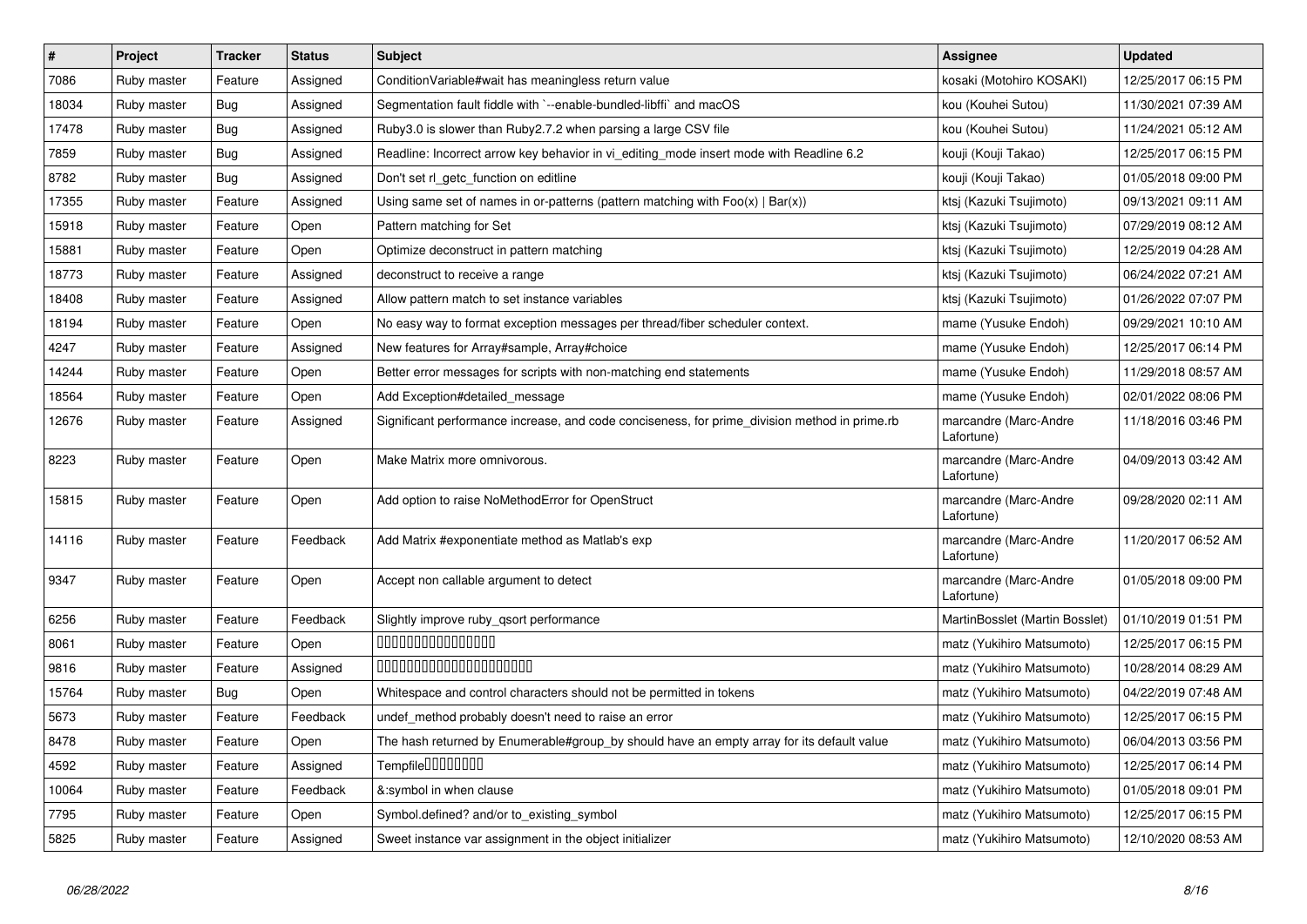| $\#$  | Project     | Tracker    | <b>Status</b> | <b>Subject</b>                                                                                                                   | <b>Assignee</b>           | <b>Updated</b>      |
|-------|-------------|------------|---------------|----------------------------------------------------------------------------------------------------------------------------------|---------------------------|---------------------|
| 6806  | Ruby master | Feature    | Feedback      | Support functional programming: forbid instance/class variables for ModuleName::method_name,<br>allow for ModuleName.method_name | matz (Yukihiro Matsumoto) | 12/10/2020 08:53 AM |
| 12861 | Ruby master | Feature    | Feedback      | super in a block can be either lexically or dynamically scoped depending on how the block is invoked                             | matz (Yukihiro Matsumoto) | 12/21/2016 05:20 PM |
| 7349  | Ruby master | Feature    | Assigned      | Struct#inspect needs more meaningful output                                                                                      | matz (Yukihiro Matsumoto) | 12/25/2017 06:15 PM |
| 5558  | Ruby master | Feature    | Assigned      | String#% strange arity errors                                                                                                    | matz (Yukihiro Matsumoto) | 12/25/2017 06:15 PM |
| 6802  | Ruby master | Feature    | Assigned      | String#scan should have equivalent yielding MatchData                                                                            | matz (Yukihiro Matsumoto) | 12/25/2017 06:15 PM |
| 12745 | Ruby master | Feature    | Feedback      | String#(g)sub(!) should pass a MatchData to the block, not a String                                                              | matz (Yukihiro Matsumoto) | 11/03/2021 11:46 PM |
| 13303 | Ruby master | Feature    | Feedback      | String#any? as !String#empty?                                                                                                    | matz (Yukihiro Matsumoto) | 02/23/2021 05:14 PM |
| 11028 | Ruby master | Feature    | Assigned      | standalone running single file ( zipped archives of ruby code) running **without installation** using<br>" gem install'          | matz (Yukihiro Matsumoto) | 04/04/2015 01:44 AM |
| 12075 | Ruby master | Feature    | Feedback      | some container#nonempty?                                                                                                         | matz (Yukihiro Matsumoto) | 10/07/2021 03:11 AM |
| 6841  | Ruby master | Feature    | Assigned      | Shorthand for Assigning Return Value of Method to Self                                                                           | matz (Yukihiro Matsumoto) | 12/10/2020 08:53 AM |
| 7511  | Ruby master | Feature    | Feedback      | short-circuiting logical implication operator                                                                                    | matz (Yukihiro Matsumoto) | 12/10/2020 08:55 AM |
| 16992 | Ruby master | Feature    | Open          | Sets: officially ordered                                                                                                         | matz (Yukihiro Matsumoto) | 09/03/2020 02:08 PM |
| 5741  | Ruby master | Feature    | Assigned      | Secure Erasure of Passwords                                                                                                      | matz (Yukihiro Matsumoto) | 12/25/2017 06:15 PM |
| 6367  | Ruby master | Feature    | Feedback      | #same? for Enumerable                                                                                                            | matz (Yukihiro Matsumoto) | 12/25/2017 06:15 PM |
| 8232  | Ruby master | Feature    | Open          | Rudiments of abstract algebra in Ruby                                                                                            | matz (Yukihiro Matsumoto) | 04/09/2013 01:47 AM |
| 6219  | Ruby master | Feature    | Feedback      | Return value of Hash#store                                                                                                       | matz (Yukihiro Matsumoto) | 12/10/2020 08:46 AM |
| 7848  | Ruby master | Feature    | Open          | Restore default state for core ruby objects                                                                                      | matz (Yukihiro Matsumoto) | 12/25/2017 06:15 PM |
| 5643  | Ruby master | Feature    | Assigned      | require/load options and binding option                                                                                          | matz (Yukihiro Matsumoto) | 12/25/2017 06:15 PM |
| 6445  | Ruby master | Feature    | Assigned      | request for default length/position on string index                                                                              | matz (Yukihiro Matsumoto) | 12/25/2017 06:15 PM |
| 10287 | Ruby master | Feature    | Open          | rename COLON3 to COLON2_HEAD.                                                                                                    | matz (Yukihiro Matsumoto) | 07/27/2021 09:34 AM |
| 10541 | Ruby master | Misc       | Open          | Remove shorthand string interpolation syntax                                                                                     | matz (Yukihiro Matsumoto) | 10/08/2015 05:44 PM |
| 7702  | Ruby master | Feature    | Open          | Remove Proc#binding                                                                                                              | matz (Yukihiro Matsumoto) | 07/15/2019 07:39 PM |
| 6354  | Ruby master | Feature    | Assigned      | Remove escape (break/return/redo/next support) from class/module scope                                                           | matz (Yukihiro Matsumoto) | 12/25/2017 06:15 PM |
| 15445 | Ruby master | Feature    | Open          | Reject '.123' in Float() method                                                                                                  | matz (Yukihiro Matsumoto) | 01/10/2019 07:59 AM |
| 11704 | Ruby master | <b>Bug</b> | Assigned      | Refinements only get "used" once in loop                                                                                         | matz (Yukihiro Matsumoto) | 04/14/2016 02:45 AM |
| 13129 | Ruby master | Feature    | Assigned      | Refinements cannot refine method_missing and respond_to_missing?                                                                 | matz (Yukihiro Matsumoto) | 07/03/2021 10:45 PM |
| 9704  | Ruby master | Feature    | Open          | Refinements as files instead of modules                                                                                          | matz (Yukihiro Matsumoto) | 10/11/2016 06:36 PM |
| 15723 | Ruby master | Misc       | Feedback      | Reconsider numbered parameters                                                                                                   | matz (Yukihiro Matsumoto) | 10/03/2019 07:16 PM |
| 7580  | Ruby master | Feature    | Assigned      | Range translation                                                                                                                | matz (Yukihiro Matsumoto) | 06/11/2018 09:51 AM |
| 6317  | Ruby master | Feature    | Assigned      |                                                                                                                                  | matz (Yukihiro Matsumoto) | 12/25/2017 06:15 PM |
| 11518 | Ruby master | Feature    | Open          | Queue enhancement - promote! and promote_all!                                                                                    | matz (Yukihiro Matsumoto) | 09/17/2015 08:40 PM |
| 11517 | Ruby master | Feature    | Open          | Queue enhancement - conditional pop                                                                                              | matz (Yukihiro Matsumoto) | 09/17/2015 09:02 PM |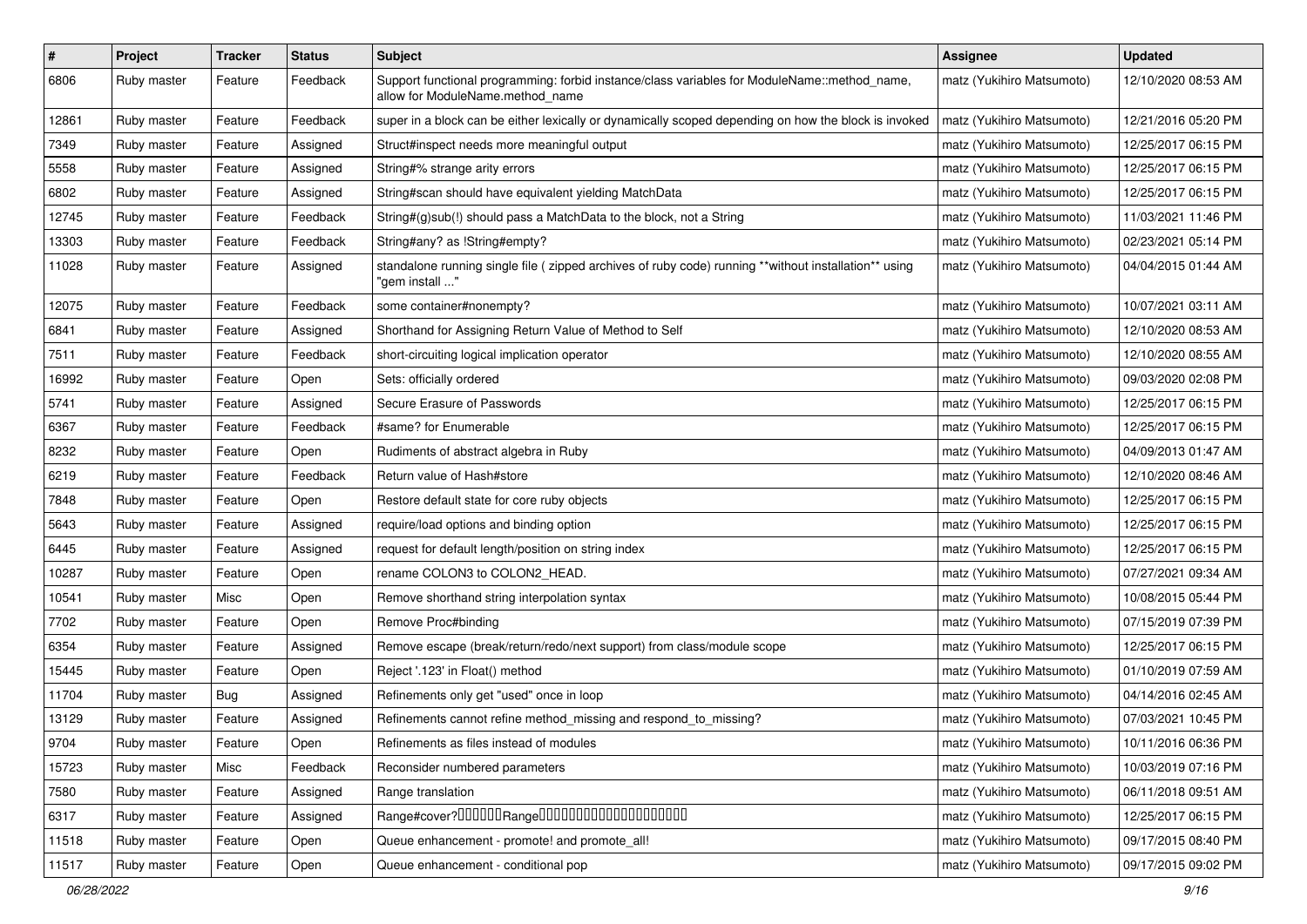| $\sharp$ | Project     | <b>Tracker</b> | <b>Status</b> | <b>Subject</b>                                                                                                   | <b>Assignee</b>           | <b>Updated</b>      |
|----------|-------------|----------------|---------------|------------------------------------------------------------------------------------------------------------------|---------------------------|---------------------|
| 5781     | Ruby master | Feature        | Assigned      | Query attributes (attribute methods ending in `?` mark)                                                          | matz (Yukihiro Matsumoto) | 01/10/2020 06:34 AM |
| 14397    | Ruby master | Feature        | Assigned      | public, protected and private should return their arguments instead of self                                      | matz (Yukihiro Matsumoto) | 12/10/2018 07:08 AM |
| 8164     | Ruby master | Feature        | Assigned      | Public/Private                                                                                                   | matz (Yukihiro Matsumoto) | 12/10/2020 08:50 AM |
| 4824     | Ruby master | Feature        | Assigned      | Provide method Kernel#executed?                                                                                  | matz (Yukihiro Matsumoto) | 03/05/2018 04:57 AM |
| 6648     | Ruby master | Feature        | Assigned      | Provide a standard API for retrieving all command-line flags passed to Ruby                                      | matz (Yukihiro Matsumoto) | 12/25/2017 06:15 PM |
| 8271     | Ruby master | Feature        | Assigned      | Proposal for moving to a more visible, formal process for feature requests                                       | matz (Yukihiro Matsumoto) | 12/23/2021 11:40 PM |
| 16461    | Ruby master | Feature        | Assigned      | Proc#using                                                                                                       | matz (Yukihiro Matsumoto) | 12/10/2020 09:10 AM |
| 5007     | Ruby master | Feature        | Assigned      | Proc#call_under: Unifying instance_eval and instance_exec                                                        | matz (Yukihiro Matsumoto) | 04/19/2018 07:57 AM |
| 11735    | Ruby master | Feature        | Open          | Porting String#squish and String#squish! from Ruby on Rails' Active Support                                      | matz (Yukihiro Matsumoto) | 06/24/2016 08:02 AM |
| 6697     | Ruby master | Feature        | Feedback      | [PATCH] Add Kernel#Symbol conversion method like String(), Array() etc.                                          | matz (Yukihiro Matsumoto) | 12/25/2017 06:15 PM |
| 11816    | Ruby master | Feature        | Assigned      | Partial safe navigation operator                                                                                 | matz (Yukihiro Matsumoto) | 04/14/2020 08:02 AM |
| 6817     | Ruby master | Feature        | Open          | Partial application                                                                                              | matz (Yukihiro Matsumoto) | 12/25/2017 06:15 PM |
| 9614     | Ruby master | Feature        | Open          | ordering of non-Hash items which use st_ internally                                                              | matz (Yukihiro Matsumoto) | 01/05/2018 09:00 PM |
| 17288    | Ruby master | Feature        | Open          | Optimize __ send__ call with a literal method name                                                               | matz (Yukihiro Matsumoto) | 10/30/2020 12:17 AM |
| 17291    | Ruby master | Feature        | Assigned      | Optimize send call                                                                                               | matz (Yukihiro Matsumoto) | 01/12/2021 05:47 AM |
| 6739     | Ruby master | Feature        | Feedback      | One-line rescue statement should support specifying an exception class                                           | matz (Yukihiro Matsumoto) | 05/18/2016 12:42 AM |
| 8804     | Ruby master | Feature        | Open          | ONCE syntax                                                                                                      | matz (Yukihiro Matsumoto) | 01/04/2020 08:26 PM |
| 8663     | Ruby master | Feature        | Open          | Officialy alias ArgumentError to ArgError                                                                        | matz (Yukihiro Matsumoto) | 08/09/2013 07:42 PM |
| 5521     | Ruby master | Feature        | Feedback      | Numeric#rational? <sup>[]</sup> Numeric#complex? <sup>[]</sup> Numeric#float? <sup>[10]</sup>                    | matz (Yukihiro Matsumoto) | 12/10/2020 08:49 AM |
| 5514     | Ruby master | Feature        | Feedback      | Numeric III quotient I quotrem IIII                                                                              | matz (Yukihiro Matsumoto) | 12/10/2020 08:49 AM |
| 17184    | Ruby master | Feature        | Open          | No stdlib function to perform simple string replacement                                                          | matz (Yukihiro Matsumoto) | 02/23/2021 09:27 PM |
| 4521     | Ruby master | Feature        | Assigned      | NoMethodError#message may take very long to execute                                                              | matz (Yukihiro Matsumoto) | 12/25/2017 06:14 PM |
| 6293     | Ruby master | Feature        | Assigned      | new queue / blocking queues                                                                                      | matz (Yukihiro Matsumoto) | 12/25/2017 06:15 PM |
| 5749     | Ruby master | Feature        | Assigned      | new method String#match_all needed                                                                               | matz (Yukihiro Matsumoto) | 12/25/2017 06:15 PM |
| 5389     | Ruby master | Feature        | Assigned      | New method Enumerator#iterate                                                                                    | matz (Yukihiro Matsumoto) | 12/25/2017 06:15 PM |
| 6596     | Ruby master | Feature        | Assigned      | New method `Array#indexes`                                                                                       | matz (Yukihiro Matsumoto) | 07/29/2020 01:41 AM |
| 5445     | Ruby master | Feature        | Assigned      | Need RUBYOPT -r before ARGV -r                                                                                   | matz (Yukihiro Matsumoto) | 12/25/2017 06:15 PM |
| 8026     | Ruby master | Feature        | Feedback      | Need Module#prepended_modules                                                                                    | matz (Yukihiro Matsumoto) | 01/16/2020 06:12 AM |
| 11779    | Ruby master | Bug            | Feedback      | Module#using does not make sense as a method                                                                     | matz (Yukihiro Matsumoto) | 06/17/2021 09:58 AM |
| 15837    | Ruby master | Feature        | Open          | Module#name_components                                                                                           | matz (Yukihiro Matsumoto) | 05/08/2019 10:29 AM |
| 5628     | Ruby master | Feature        | Feedback      | Module#basename                                                                                                  | matz (Yukihiro Matsumoto) | 08/29/2020 05:01 PM |
| 6810     | Ruby master | Feature        | Assigned      | module A::B; end` is not equivalent to `module A; module B; end; end` with respect to constant<br>lookup (scope) | matz (Yukihiro Matsumoto) | 12/10/2020 09:22 AM |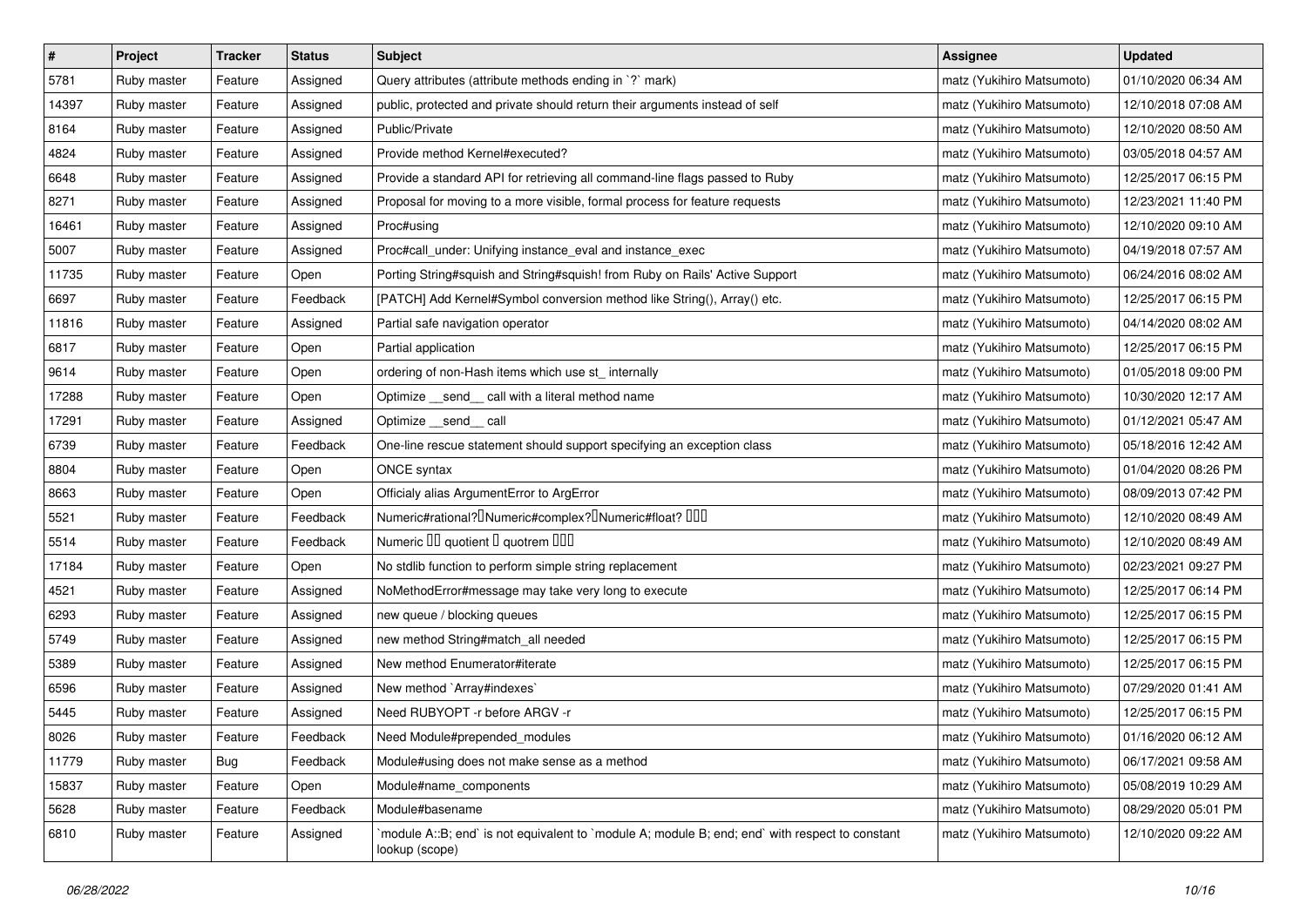| $\vert$ # | Project     | <b>Tracker</b> | <b>Status</b> | Subject                                                                            | <b>Assignee</b>           | <b>Updated</b>      |
|-----------|-------------|----------------|---------------|------------------------------------------------------------------------------------|---------------------------|---------------------|
| 11087     | Ruby master | Feature        | Feedback      | Method to retrieve {local, global, instance} variables as a Hash                   | matz (Yukihiro Matsumoto) | 06/12/2015 09:13 AM |
| 9768      | Ruby master | Feature        | Assigned      | Method that is visible only within a certain module/class                          | matz (Yukihiro Matsumoto) | 04/25/2014 06:43 AM |
| 11882     | Ruby master | Feature        | Open          | Map or NamedMap                                                                    | matz (Yukihiro Matsumoto) | 01/17/2021 01:31 PM |
| 8365      | Ruby master | Feature        | Feedback      | Make variables objects                                                             | matz (Yukihiro Matsumoto) | 08/19/2016 07:21 PM |
| 7503      | Ruby master | Feature        | Assigned      | make timeout.rb async-interrupt safe by default                                    | matz (Yukihiro Matsumoto) | 12/25/2017 06:15 PM |
| 8371      | Ruby master | Feature        | Feedback      | Make some enumerators mimic arrays                                                 | matz (Yukihiro Matsumoto) | 06/02/2013 04:11 PM |
| 9123      | Ruby master | Feature        | Open          | Make Numeric#nonzero? behavior consistent with Numeric#zero?                       | matz (Yukihiro Matsumoto) | 06/11/2019 12:55 PM |
| 11627     | Ruby master | Feature        | Open          | make `nonzero` an alias of `nonzero?`                                              | matz (Yukihiro Matsumoto) | 12/23/2021 11:43 PM |
| 10498     | Ruby master | Feature        | Open          | Make `loop` yield a counter                                                        | matz (Yukihiro Matsumoto) | 01/05/2018 09:01 PM |
| 6413      | Ruby master | Feature        | Assigned      | Make Dir.entries default to Dir.entries(Dir.pwd)                                   | matz (Yukihiro Matsumoto) | 12/25/2017 06:15 PM |
| 7604      | Ruby master | Feature        | Open          | Make === comparison operator ability to delegate comparison to an argument         | matz (Yukihiro Matsumoto) | 12/25/2017 06:15 PM |
| 6251      | Ruby master | Feature        | Feedback      | Magic comments for compile options                                                 | matz (Yukihiro Matsumoto) | 08/21/2015 11:47 PM |
| 9602      | Ruby master | Feature        | Feedback      | Logic with `Enumerable#grep`                                                       | matz (Yukihiro Matsumoto) | 12/01/2019 05:23 PM |
| 14927     | Ruby master | Feature        | Open          | Loading multiple files at once                                                     | matz (Yukihiro Matsumoto) | 09/18/2018 12:38 AM |
| 7548      | Ruby master | Feature        | Open          | Load and Require Callbacks                                                         | matz (Yukihiro Matsumoto) | 12/25/2017 06:15 PM |
| 14609     | Ruby master | Feature        | Open          | Let `Kernel#p` without an argument print the receiver                              | matz (Yukihiro Matsumoto) | 02/08/2020 08:43 PM |
| 5456      | Ruby master | Feature        | Assigned      | kernel#syscall() should be removed.                                                | matz (Yukihiro Matsumoto) | 12/10/2020 08:46 AM |
| 15112     | Ruby master | Feature        | Open          | Introducing the short form of `STDERR.puts expr.inspect`.                          | matz (Yukihiro Matsumoto) | 10/12/2018 02:02 AM |
| 8096      | Ruby master | Feature        | Feedback      | introduce Time.current_timestamp                                                   | matz (Yukihiro Matsumoto) | 12/23/2021 11:40 PM |
| 14128     | Ruby master | Feature        | Open          | Introduce Hash#delete default value                                                | matz (Yukihiro Matsumoto) | 11/25/2017 04:41 PM |
| 9070      | Ruby master | Feature        | Open          | Introduce `---` as synonym of `end` keyword                                        | matz (Yukihiro Matsumoto) | 11/02/2013 03:23 AM |
| 15192     | Ruby master | Feature        | Open          | Introduce a new "shortcut assigning" syntax to convenient setup instance variables | matz (Yukihiro Matsumoto) | 12/14/2021 06:42 PM |
| 18159     | Ruby master | Feature        | Open          | Integrate functionality of dead_end gem into Ruby                                  | matz (Yukihiro Matsumoto) | 06/17/2022 02:06 PM |
| 6594      | Ruby master | Feature        | Assigned      | Integrated Functor                                                                 | matz (Yukihiro Matsumoto) | 12/10/2020 08:53 AM |
| 16894     | Ruby master | Feature        | Open          | Integer division for Ruby 3                                                        | matz (Yukihiro Matsumoto) | 05/18/2020 03:41 PM |
| 7644      | Ruby master | Feature        | Assigned      | In refinements, change "using" keyword to a less generic word.                     | matz (Yukihiro Matsumoto) | 12/10/2020 08:49 AM |
| 7377      | Ruby master | Feature        | Open          | #indetical? as an alias for #equal?                                                | matz (Yukihiro Matsumoto) | 12/25/2017 06:15 PM |
| 16495     | Ruby master | Feature        | Open          | Inconsistent quotes in error messages                                              | matz (Yukihiro Matsumoto) | 06/15/2022 04:21 PM |
| 14982     | Ruby master | Feature        | Open          | Improve namespace system in ruby to avoiding top-level names chaos                 | matz (Yukihiro Matsumoto) | 12/31/2021 05:39 PM |
| 12306     | Ruby master | Feature        | Open          | Implement String #blank? #present? and improve #strip and family to handle unicode | matz (Yukihiro Matsumoto) | 07/22/2018 10:55 PM |
| 8536      | Ruby master | Feature        | Assigned      | Implement is_numeric? family of methods                                            | matz (Yukihiro Matsumoto) | 12/25/2017 06:15 PM |
| 5064      | Ruby master | Feature        | Assigned      | HTTP user-agent class                                                              | matz (Yukihiro Matsumoto) | 12/25/2017 06:15 PM |
| 8707      | Ruby master | Feature        | Feedback      | Hash#reverse_each                                                                  | matz (Yukihiro Matsumoto) | 01/05/2018 09:00 PM |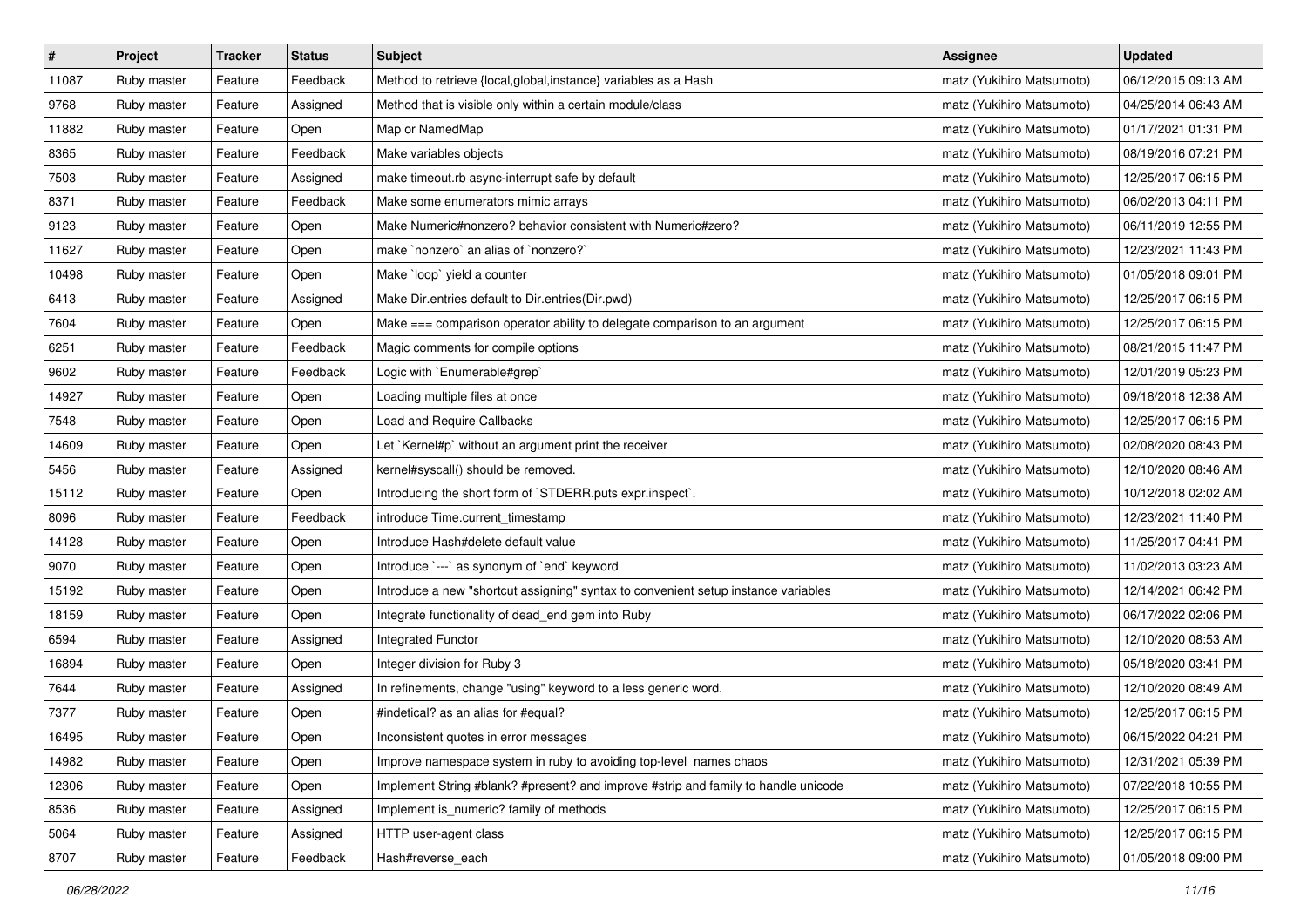| $\pmb{\#}$ | Project     | <b>Tracker</b> | <b>Status</b> | Subject                                                                                    | <b>Assignee</b>           | <b>Updated</b>      |
|------------|-------------|----------------|---------------|--------------------------------------------------------------------------------------------|---------------------------|---------------------|
| 6118       | Ruby master | Feature        | Feedback      | Hash#keys_of(values), returns related keys of given values                                 | matz (Yukihiro Matsumoto) | 01/10/2019 08:16 AM |
| 14546      | Ruby master | Feature        | Open          | Hash#delete!                                                                               | matz (Yukihiro Matsumoto) | 05/30/2018 08:24 PM |
| 6277       | Ruby master | Feature        | Assigned      | Hash#convert_key                                                                           | matz (Yukihiro Matsumoto) | 12/25/2017 06:15 PM |
| 6641       | Ruby master | Feature        | Open          | Hash.auto constructor                                                                      | matz (Yukihiro Matsumoto) | 12/25/2017 06:15 PM |
| 4264       | Ruby master | Feature        | Feedback      | General type coercion protocol for Ruby                                                    | matz (Yukihiro Matsumoto) | 12/25/2017 06:14 PM |
| 8948       | Ruby master | Feature        | Assigned      | Frozen regex                                                                               | matz (Yukihiro Matsumoto) | 12/20/2020 07:15 PM |
| 7611       | Ruby master | Feature        | Open          | Focal method for all loads/requires                                                        | matz (Yukihiro Matsumoto) | 12/25/2017 06:15 PM |
| 17849      | Ruby master | Feature        | Open          | Fix Timeout timeout so that it can be used in threaded Web servers                         | matz (Yukihiro Matsumoto) | 04/10/2022 06:26 AM |
| 6337       | Ruby master | Feature        | Assigned      | FileUtils#sync                                                                             | matz (Yukihiro Matsumoto) | 12/25/2017 06:15 PM |
| 6671       | Ruby master | Feature        | Assigned      | File.split_all and File.split_root                                                         | matz (Yukihiro Matsumoto) | 12/25/2017 06:15 PM |
| 6811       | Ruby master | Feature        | Assigned      | File, Dir and FileUtils should have bang-versions of singleton methods that fails silently | matz (Yukihiro Matsumoto) | 12/25/2017 06:15 PM |
| 8168       | Ruby master | Feature        | Feedback      | Feature request: support for (single) statement lambda syntax/definition                   | matz (Yukihiro Matsumoto) | 01/11/2014 11:36 AM |
| 10355      | Ruby master | Feature        | Feedback      | Feature request: Module#prepended?(mod)                                                    | matz (Yukihiro Matsumoto) | 01/05/2018 09:01 PM |
| 6376       | Ruby master | Feature        | Assigned      | Feature lookup and checking if feature is loaded                                           | matz (Yukihiro Matsumoto) | 12/25/2017 06:15 PM |
| 7121       | Ruby master | Feature        | Assigned      | Extending the use of `require'                                                             | matz (Yukihiro Matsumoto) | 12/25/2017 06:15 PM |
| 8229       | Ruby master | Feature        | Open          | extend Hash.include?                                                                       | matz (Yukihiro Matsumoto) | 12/10/2020 08:53 AM |
| 12543      | Ruby master | Feature        | Assigned      | explicit tail call syntax: foo() then return                                               | matz (Yukihiro Matsumoto) | 04/18/2021 03:02 PM |
| 11122      | Ruby master | Feature        | Open          | exception-free non-blocking Queue/SizedQueue operations                                    | matz (Yukihiro Matsumoto) | 05/06/2015 08:53 PM |
| 11307      | Ruby master | Feature        | Open          | exception-free non-blocking Queue#pop                                                      | matz (Yukihiro Matsumoto) | 06/25/2015 11:06 PM |
| 15123      | Ruby master | Feature        | Feedback      | Enumerable#compact proposal                                                                | matz (Yukihiro Matsumoto) | 10/30/2019 07:30 PM |
| 6308       | Ruby master | Feature        | Assigned      | Eliminate delegation from WeakRef                                                          | matz (Yukihiro Matsumoto) | 12/23/2021 11:40 PM |
| 6869       | Ruby master | Feature        | Open          | Do not treat `_` parameter exceptionally                                                   | matz (Yukihiro Matsumoto) | 12/10/2020 08:58 AM |
| 8520       | Ruby master | Feature        | Feedback      | Distinct to_s methods for Array, Hash                                                      | matz (Yukihiro Matsumoto) | 06/14/2013 12:37 AM |
| 16630      | Ruby master | Misc           | Assigned      | Deprecate pub/ruby/*snapshot* and use pub/ruby/snapshot/* instead                          | matz (Yukihiro Matsumoto) | 02/27/2020 09:52 AM |
| 10042      | Ruby master | Feature        | Feedback      | Deprecate postfix rescue syntax for removal in 3.0                                         | matz (Yukihiro Matsumoto) | 12/10/2020 08:53 AM |
| 10549      | Ruby master | Feature        | Open          | Deprecate each_with_index and each_with_object in favor of with_index and with_object      | matz (Yukihiro Matsumoto) | 07/27/2021 11:09 AM |
| 7739       | Ruby master | Feature        | Assigned      | Define Hash#  as Hash#reverse_merge in Rails                                               | matz (Yukihiro Matsumoto) | 12/25/2017 06:15 PM |
| 4514       | Ruby master | Feature        | Assigned      | #deep_clone and #deep_dup for Objects                                                      | matz (Yukihiro Matsumoto) | 12/25/2017 06:14 PM |
| 14760      | Ruby master | Misc           | Open          | cross-thread IO#close semantics                                                            | matz (Yukihiro Matsumoto) | 05/17/2018 08:21 AM |
| 5129       | Ruby master | Feature        | Assigned      | Create a core class "FileArray" and make "ARGF" its instance                               | matz (Yukihiro Matsumoto) | 01/23/2018 02:02 PM |
| 8850       | Ruby master | Feature        | Assigned      | Convert Rational to decimal string                                                         | matz (Yukihiro Matsumoto) | 12/25/2017 06:15 PM |
| 7314       | Ruby master | Feature        | Assigned      | Convert Proc to Lambda doesn't work in MRI                                                 | matz (Yukihiro Matsumoto) | 05/21/2016 09:15 AM |
| 7748       | Ruby master | Feature        | Open          | Contextual send                                                                            | matz (Yukihiro Matsumoto) | 12/10/2020 08:53 AM |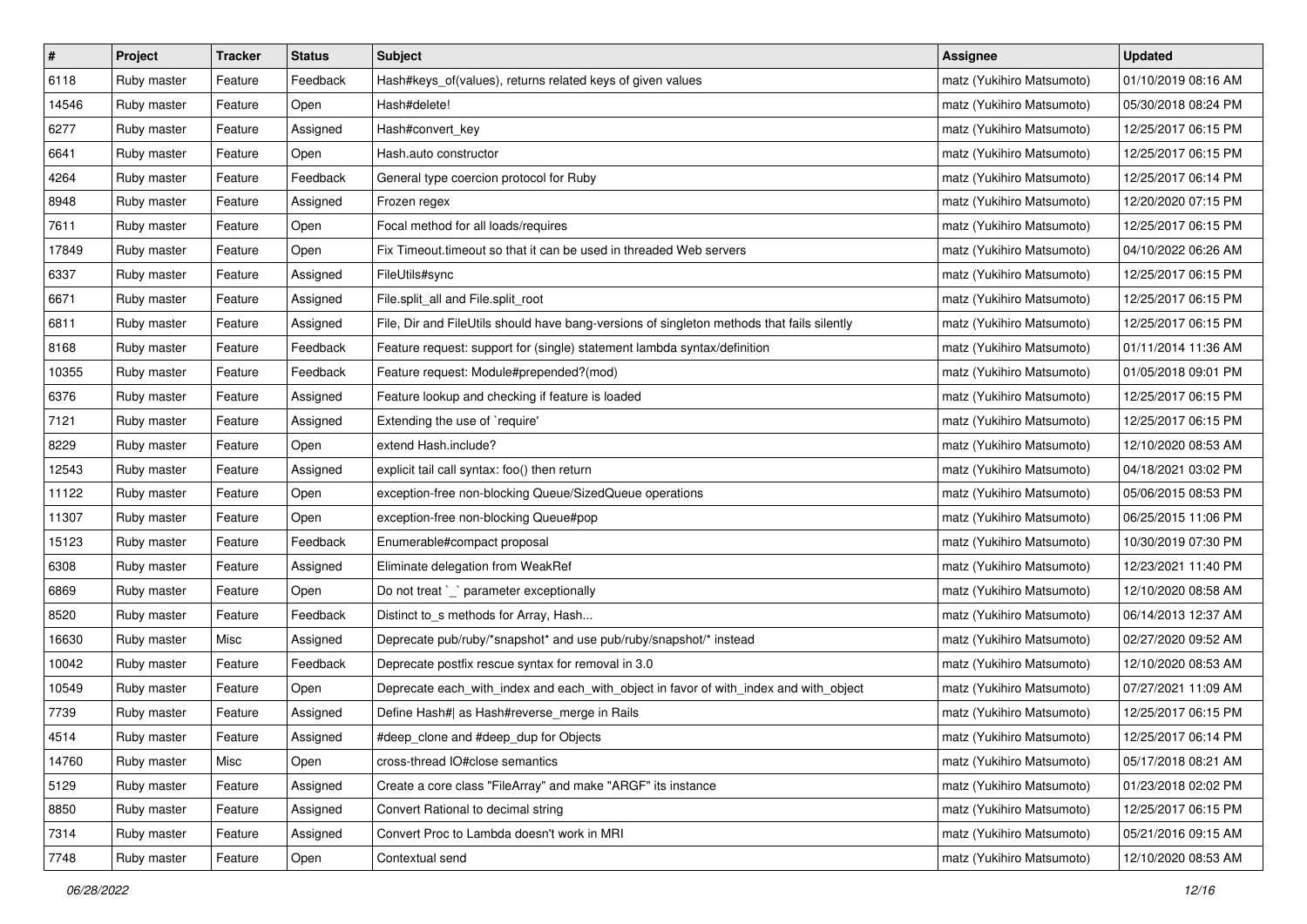| $\pmb{\#}$ | Project     | <b>Tracker</b> | <b>Status</b> | Subject                                                                                  | <b>Assignee</b>           | <b>Updated</b>      |
|------------|-------------|----------------|---------------|------------------------------------------------------------------------------------------|---------------------------|---------------------|
| 7149       | Ruby master | Feature        | Open          | Constant magic for everyone.                                                             | matz (Yukihiro Matsumoto) | 12/25/2017 06:15 PM |
| 7087       | Ruby master | Feature        | Assigned      | ::ConditionVariable#wait does not work with Monitor because Monitor#sleep does not exist | matz (Yukihiro Matsumoto) | 12/25/2017 06:15 PM |
| 6611       | Ruby master | Feature        | Assigned      | Comments requested on implementation of set_parse_func                                   | matz (Yukihiro Matsumoto) | 12/25/2017 06:15 PM |
| 8839       | Ruby master | Feature        | Assigned      | Class and module should return the class or module that was opened                       | matz (Yukihiro Matsumoto) | 12/28/2015 08:36 AM |
| 7546       | Ruby master | Feature        | Open          | Change behavior of `Array#slice` for an argument of `Range` class                        | matz (Yukihiro Matsumoto) | 12/10/2020 08:49 AM |
| 14724      | Ruby master | Feature        | Open          | chains of inequalities                                                                   | matz (Yukihiro Matsumoto) | 05/19/2018 01:06 AM |
| 7914       | Ruby master | Feature        | Open          | Case for local class methods                                                             | matz (Yukihiro Matsumoto) | 12/25/2017 06:15 PM |
| 12813      | Ruby master | Feature        | Assigned      | Calling chunk_while, slice_after, slice_before, slice_when with no block                 | matz (Yukihiro Matsumoto) | 12/06/2016 12:58 PM |
| 12019      | Ruby master | Feature        | Open          | Better low-level support for writing concurrent libraries                                | matz (Yukihiro Matsumoto) | 12/23/2021 11:43 PM |
| 6478       | Ruby master | Feature        | Feedback      | BasicObject#_class_                                                                      | matz (Yukihiro Matsumoto) | 12/25/2017 06:15 PM |
| 15330      | Ruby master | Feature        | Open          | autoload_relative                                                                        | matz (Yukihiro Matsumoto) | 06/19/2022 11:25 PM |
| 15277      | Ruby master | Feature        | Open          | at_exec                                                                                  | matz (Yukihiro Matsumoto) | 05/25/2020 01:09 AM |
| 4539       | Ruby master | Feature        | Assigned      | Array#zip_with                                                                           | matz (Yukihiro Matsumoto) | 11/28/2019 08:23 AM |
| 9023       | Ruby master | Feature        | Assigned      | Array#tail                                                                               | matz (Yukihiro Matsumoto) | 12/23/2021 11:40 PM |
| 7444       | Ruby master | Feature        | Open          | Array#product_set                                                                        | matz (Yukihiro Matsumoto) | 12/25/2017 06:15 PM |
| 7657       | Ruby master | Feature        | Open          | Array#& doesn't accept Enumerables                                                       | matz (Yukihiro Matsumoto) | 12/25/2017 06:15 PM |
| 6515       | Ruby master | Feature        | Feedback      | array.c: added method that verifies if an Array is part of another                       | matz (Yukihiro Matsumoto) | 12/25/2017 06:15 PM |
| 16986      | Ruby master | Feature        | Open          | Anonymous Struct literal                                                                 | matz (Yukihiro Matsumoto) | 01/15/2022 04:57 PM |
| 7939       | Ruby master | Feature        | Feedback      | Alternative curry function creation                                                      | matz (Yukihiro Matsumoto) | 12/25/2017 06:15 PM |
| 7132       | Ruby master | Feature        | Assigned      | Alternation between named / ordered method arguments and aliases for method arguments.   | matz (Yukihiro Matsumoto) | 12/25/2017 06:15 PM |
| 11390      | Ruby master | Feature        | Open          | Allow symbols starting with numbers                                                      | matz (Yukihiro Matsumoto) | 08/14/2015 05:23 AM |
| 15991      | Ruby master | Feature        | Open          | Allow questionmarks in variable names                                                    | matz (Yukihiro Matsumoto) | 07/30/2019 03:57 AM |
| 17785      | Ruby master | Feature        | Open          | Allow named parameters to be keywords                                                    | matz (Yukihiro Matsumoto) | 12/17/2021 06:10 PM |
| 8678       | Ruby master | Feature        | Assigned      | Allow invalid string to work with regexp                                                 | matz (Yukihiro Matsumoto) | 01/05/2018 09:00 PM |
| 10404      | Ruby master | Feature        | Open          | Allow individual finalizers to be removed with ObjectSpace.undefine_finalizer            | matz (Yukihiro Matsumoto) | 10/20/2014 08:14 AM |
| 7436       | Ruby master | Feature        | Assigned      | Allow for a "granularity" flag for backtrace_locations                                   | matz (Yukihiro Matsumoto) | 12/25/2017 06:15 PM |
| 6452       | Ruby master | Feature        | Assigned      | Allow extend to override class methods                                                   | matz (Yukihiro Matsumoto) | 12/10/2020 08:53 AM |
| 5582       | Ruby master | Feature        | Assigned      | Allow clone of singleton methods on a BasicObject                                        | matz (Yukihiro Matsumoto) | 12/25/2017 06:15 PM |
| 17279      | Ruby master | Feature        | Open          | Allow a negative step in Range#step with a block                                         | matz (Yukihiro Matsumoto) | 10/22/2020 02:23 AM |
| 8016       | Ruby master | Feature        | Assigned      | Alias FILE and LINE as methods                                                           | matz (Yukihiro Matsumoto) | 12/25/2017 06:15 PM |
| 7614       | Ruby master | Feature        | Open          | alias_accessor                                                                           | matz (Yukihiro Matsumoto) | 12/25/2017 06:15 PM |
| 5945       | Ruby master | Feature        | Assigned      | Add the ability to mark a at_exit as process-local.                                      | matz (Yukihiro Matsumoto) | 10/10/2018 08:29 AM |
| 9064       | Ruby master | Feature        | Feedback      | Add support for packages, like in Java                                                   | matz (Yukihiro Matsumoto) | 07/29/2014 02:07 AM |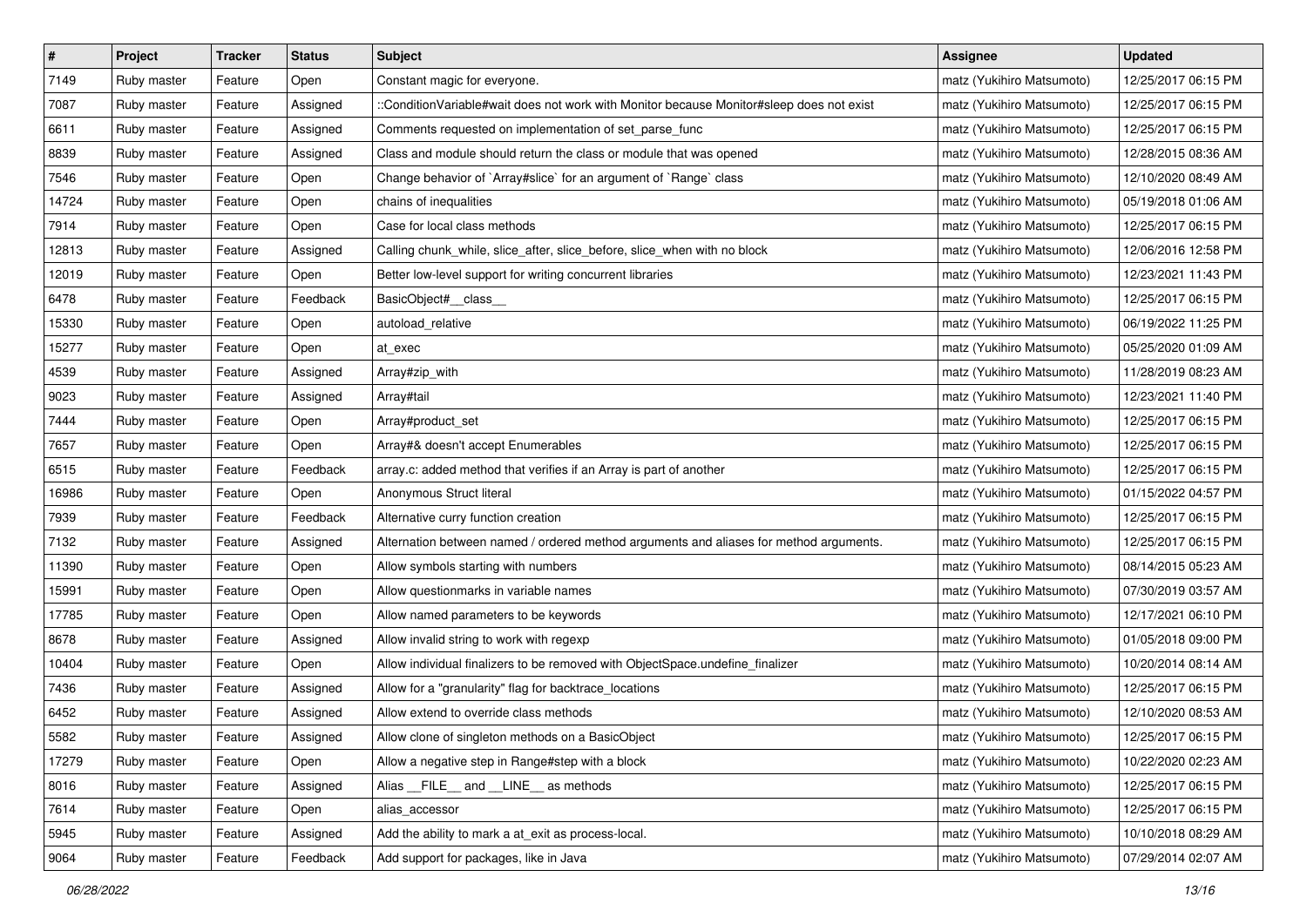| $\pmb{\#}$ | Project     | <b>Tracker</b> | <b>Status</b> | <b>Subject</b>                                                                             | <b>Assignee</b>                         | <b>Updated</b>      |
|------------|-------------|----------------|---------------|--------------------------------------------------------------------------------------------|-----------------------------------------|---------------------|
| 10574      | Ruby master | Feature        | Open          | Add String#Ichomp and String.Ichomp!                                                       | matz (Yukihiro Matsumoto)               | 12/15/2014 04:34 PM |
| 9043       | Ruby master | Feature        | Open          | Add String#f method as shortcut for #freeze                                                | matz (Yukihiro Matsumoto)               | 01/05/2018 09:00 PM |
| 7883       | Ruby master | Feature        | Open          | Add Regex#to_proc                                                                          | matz (Yukihiro Matsumoto)               | 12/25/2017 06:15 PM |
| 11484      | Ruby master | Feature        | Feedback      | add output offset for readpartial/read_nonblock/etc                                        | matz (Yukihiro Matsumoto)               | 09/25/2017 07:28 AM |
| 7654       | Ruby master | Feature        | Open          | Add optional code block to IO::readlines                                                   | matz (Yukihiro Matsumoto)               | 12/25/2017 06:15 PM |
| 6842       | Ruby master | Feature        | Assigned      | Add Optional Arguments to String#strip                                                     | matz (Yukihiro Matsumoto)               | 08/24/2016 05:50 AM |
| 4818       | Ruby master | Feature        | Assigned      | Add method marshalable?                                                                    | matz (Yukihiro Matsumoto)               | 12/25/2017 06:15 PM |
| 7876       | Ruby master | Feature        | Open          | Add method for accessing Class from within Singleton Class                                 | matz (Yukihiro Matsumoto)               | 12/25/2017 06:15 PM |
| 17830      | Ruby master | Feature        | Open          | Add Integer#previous and Integer#prev                                                      | matz (Yukihiro Matsumoto)               | 04/27/2021 11:35 PM |
| 10489      | Ruby master | Feature        | Open          | Add inherit method for clearer and multiple inheritance                                    | matz (Yukihiro Matsumoto)               | 12/10/2020 08:53 AM |
| 10481      | Ruby master | Feature        | Assigned      | Add "if" and "unless" clauses to rescue statements                                         | matz (Yukihiro Matsumoto)               | 01/18/2015 02:46 PM |
| 5970       | Ruby master | Feature        | Assigned      | Add Enumerable#join with same semantics as Array#join                                      | matz (Yukihiro Matsumoto)               | 12/25/2017 06:15 PM |
| 5644       | Ruby master | Feature        | Feedback      | add Enumerable#exclude? antonym                                                            | matz (Yukihiro Matsumoto)               | 12/25/2017 06:15 PM |
| 17265      | Ruby master | Feature        | Feedback      | Add `Bool` module                                                                          | matz (Yukihiro Matsumoto)               | 10/26/2020 09:44 AM |
| 12244      | Ruby master | Feature        | Open          | Add a way to `integer - integer % num`                                                     | matz (Yukihiro Matsumoto)               | 05/17/2016 06:05 AM |
| 6727       | Ruby master | Feature        | Feedback      | Add Array#rest (with implementation)                                                       | matz (Yukihiro Matsumoto)               | 08/14/2019 08:51 AM |
| 6309       | Ruby master | Feature        | Assigned      | Add a reference queue for weak references                                                  | matz (Yukihiro Matsumoto)               | 08/23/2020 09:07 PM |
| 7704       | Ruby master | Feature        | Open          | Add a list of enabled (experimental) language features.                                    | matz (Yukihiro Matsumoto)               | 12/25/2017 06:15 PM |
| 11181      | Ruby master | Feature        | Open          | Add a line directive to Ruby                                                               | matz (Yukihiro Matsumoto)               | 01/26/2016 02:04 AM |
| 8042       | Ruby master | Feature        | Assigned      | Add Addrinfo#socket to create a socket that is not connected or bound                      | matz (Yukihiro Matsumoto)               | 12/25/2017 06:15 PM |
| 18439      | Ruby master | Feature        | Open          | Support YJIT for VC++                                                                      | maximecb (Maxime<br>Chevalier-Boisvert) | 01/10/2022 11:29 PM |
| 17339      | Ruby master | Feature        | Assigned      | Semantic grouping with BigDecimal#to_s                                                     | mrkn (Kenta Murata)                     | 12/20/2021 12:39 PM |
| 10782      | Ruby master | Feature        | Assigned      | Patch: Add constants for BigDecimal for ZERO, ONE, TEN                                     | mrkn (Kenta Murata)                     | 05/21/2015 08:13 AM |
| 5522       | Ruby master | Feature        | Feedback      | Numeric#finite? <sup>[]</sup> Numeric#infinite? <sup>[]</sup> Numeric#nan? <sup>[10]</sup> | mrkn (Kenta Murata)                     | 12/10/2020 08:54 AM |
| 7321       | Ruby master | Feature        | Assigned      | Newton.#nsolve 00 2 0000000000                                                             | mrkn (Kenta Murata)                     | 12/25/2017 06:15 PM |
| 5310       | Ruby master | Feature        | Assigned      | Integral objects                                                                           | mrkn (Kenta Murata)                     | 12/25/2017 06:15 PM |
| 8295       | Ruby master | Feature        | Assigned      | Float I Rational 0000000000000 BigDecimal 0000000                                          | mrkn (Kenta Murata)                     | 12/25/2017 06:15 PM |
| 5179       | Ruby master | Bug            | Assigned      | Complex#rationalize and to_r with approximate zeros                                        | mrkn (Kenta Murata)                     | 01/17/2020 03:00 AM |
| 18677      | Ruby master | <b>Bug</b>     | Assigned      | BigDecimal#power (**) returns FloatDomainError when passing an infinite parameter          | mrkn (Kenta Murata)                     | 04/20/2022 02:04 AM |
| 6857       | Ruby master | Feature        | Assigned      | bigdecimal/math BigMath.E/BigMath.exp R. P. Feynman inspired optimization                  | mrkn (Kenta Murata)                     | 12/25/2017 06:15 PM |
| 5133       | Ruby master | Feature        | Assigned      | Array#unzip as an alias of Array#transpose                                                 | mrkn (Kenta Murata)                     | 12/25/2017 06:15 PM |
| 3647       | Ruby master | Feature        | Feedback      | Array#sample(n, replace=false)                                                             | mrkn (Kenta Murata)                     | 03/11/2020 02:09 AM |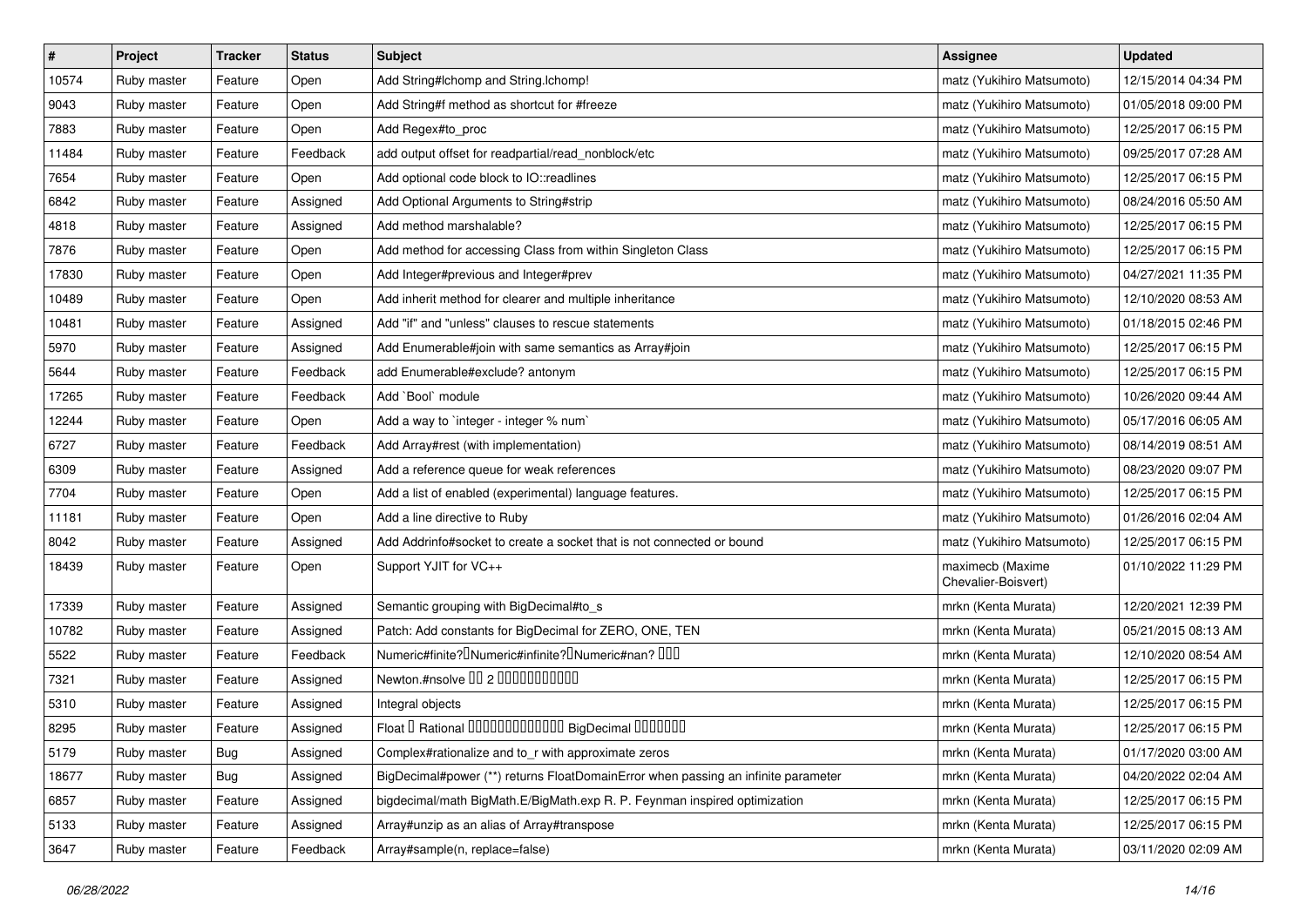| $\pmb{\#}$ | Project     | <b>Tracker</b> | <b>Status</b> | <b>Subject</b>                                                                                               | <b>Assignee</b>         | <b>Updated</b>      |
|------------|-------------|----------------|---------------|--------------------------------------------------------------------------------------------------------------|-------------------------|---------------------|
| 16350      | Ruby master | Feature        | Assigned      | ArithmeticSequence#member? can result in infinite loop                                                       | mrkn (Kenta Murata)     | 05/29/2020 10:26 PM |
| 14476      | Ruby master | Feature        | Assigned      | Adding same_all? for checking whether all items in an Array are same                                         | mrkn (Kenta Murata)     | 08/28/2020 01:10 PM |
| 6973       | Ruby master | Feature        | Assigned      | Add an #integral? method to Numeric to test for whole-number values                                          | mrkn (Kenta Murata)     | 12/25/2017 06:15 PM |
| 5654       | Ruby master | Feature        | Assigned      | Introduce global lock to avoid concurrent require                                                            | nahi (Hiroshi Nakamura) | 12/25/2017 06:15 PM |
| 17638      | Ruby master | Feature        | Assigned      | Support backtracing with the libbacktrace library                                                            | naruse (Yui NARUSE)     | 03/05/2021 03:40 PM |
| 11526      | Ruby master | Bug            | Assigned      | Streaming HTTP requests are not idempotent and should not be retried                                         | naruse (Yui NARUSE)     | 07/01/2019 09:16 PM |
| 6265       | Ruby master | Feature        | Assigned      | Remove 'useless' 'concatenation' syntax                                                                      | naruse (Yui NARUSE)     | 08/10/2016 02:36 AM |
| 18371      | Ruby master | Misc           | Assigned      | Release branches (release information in general)                                                            | naruse (Yui NARUSE)     | 03/23/2022 10:32 PM |
| 3388       | Ruby master | Feature        | Feedback      | regexp support for start_with? and end_with?                                                                 | naruse (Yui NARUSE)     | 12/25/2017 06:02 PM |
| 10628      | Ruby master | Misc           | Open          | Peformance of URI module                                                                                     | naruse (Yui NARUSE)     | 12/26/2014 04:08 PM |
| 13221      | Ruby master | Feature        | Assigned      | [PATCH] gems/bundled_gems: add "curses" RubyGem                                                              | naruse (Yui NARUSE)     | 09/25/2017 06:32 PM |
| 5764       | Ruby master | Feature        | Assigned      | Net::HTTP should assume HTTP/0.9 on unexpected responses                                                     | naruse (Yui NARUSE)     | 07/15/2019 05:06 PM |
| 9020       | Ruby master | Feature        | Assigned      | Net::HTTPResponse predicate/query methods                                                                    | naruse (Yui NARUSE)     | 12/25/2017 06:15 PM |
| 16559      | Ruby master | Feature        | Open          | Net::HTTP#request injects "Connection: close" header if #started? is false, wasting HTTP server<br>resources | naruse (Yui NARUSE)     | 05/28/2020 07:37 PM |
| 7892       | Ruby master | <b>Bug</b>     | Open          | MIME encoding bug of NKF.nkf                                                                                 | naruse (Yui NARUSE)     | 12/25/2017 06:15 PM |
| 15007      | Ruby master | Misc           | Open          | Let all Init_xxx and extension APIs frequently called from init code paths be considered cold                | naruse (Yui NARUSE)     | 12/06/2018 11:05 AM |
| 17111      | Ruby master | Feature        | Assigned      | Improve performance of Net::HTTPHeader#set_form by 40%                                                       | naruse (Yui NARUSE)     | 08/10/2020 05:36 AM |
| 15931      | Ruby master | Feature        | Open          | encoding for CESU-8                                                                                          | naruse (Yui NARUSE)     | 12/20/2019 05:42 AM |
| 15940      | Ruby master | Feature        | Open          | Coerce symbols internal fstrings in UTF8 rather than ASCII to better share memory with string literals       | naruse (Yui NARUSE)     | 07/30/2019 04:17 AM |
| 5461       | Ruby master | Feature        | Assigned      | Add pipelining to Net::HTTP                                                                                  | naruse (Yui NARUSE)     | 12/25/2017 06:15 PM |
| 7964       | Ruby master | Bug            | Assigned      | Writing an ASCII-8BIT String to a StringIO created from a UTF-8 String                                       | nobu (Nobuyoshi Nakada) | 01/05/2018 09:00 PM |
| 9208       | Ruby master | Bug            | Feedback      | Win32 ANSI color no longer works since revision 43331                                                        | nobu (Nobuyoshi Nakada) | 06/17/2022 09:35 AM |
| 7840       | Ruby master | <b>Bug</b>     | Open          | -Wdeclaration-after-statement is valid for C/ObjC but not for C++                                            | nobu (Nobuyoshi Nakada) | 06/02/2020 04:41 PM |
| 12725      | Ruby master | <b>Bug</b>     | Assigned      | Trying to use ./miniruby before it exists                                                                    | nobu (Nobuyoshi Nakada) | 04/28/2017 01:45 PM |
| 17662      | Ruby master | Misc           | Assigned      | The heredoc pattern used in tests does not syntax highlight correctly in many editors                        | nobu (Nobuyoshi Nakada) | 06/30/2021 12:54 PM |
| 13269      | Ruby master | Bug            | Assigned      | test/readline/test readline.rb and mingw                                                                     | nobu (Nobuyoshi Nakada) | 03/13/2017 08:56 AM |
| 12473      | Ruby master | <b>Bug</b>     | Assigned      | Test failure on fedora with TestTimeExtension#test_huge_precision                                            | nobu (Nobuyoshi Nakada) | 04/28/2017 01:45 PM |
| 16497      | Ruby master | <b>Bug</b>     | Assigned      | StringIO#internal_encoding is broken (more severely in 2.7)                                                  | nobu (Nobuyoshi Nakada) | 10/26/2021 04:31 PM |
| 9414       | Ruby master | <b>Bug</b>     | Feedback      | strftime returns incorrectly encoded string                                                                  | nobu (Nobuyoshi Nakada) | 01/05/2018 09:00 PM |
| 16025      | Ruby master | Misc           | Assigned      | 'st_check_for_sizeof_st_index_t' declared as array with a negative size (emscripten)                         | nobu (Nobuyoshi Nakada) | 07/30/2019 11:20 AM |
| 11670      | Ruby master | Feature        | Open          | Show warning to make nested def obsolete                                                                     | nobu (Nobuyoshi Nakada) | 11/09/2015 07:40 AM |
| 5317       | Ruby master | Bug            | Assigned      |                                                                                                              | nobu (Nobuyoshi Nakada) | 01/05/2018 09:00 PM |